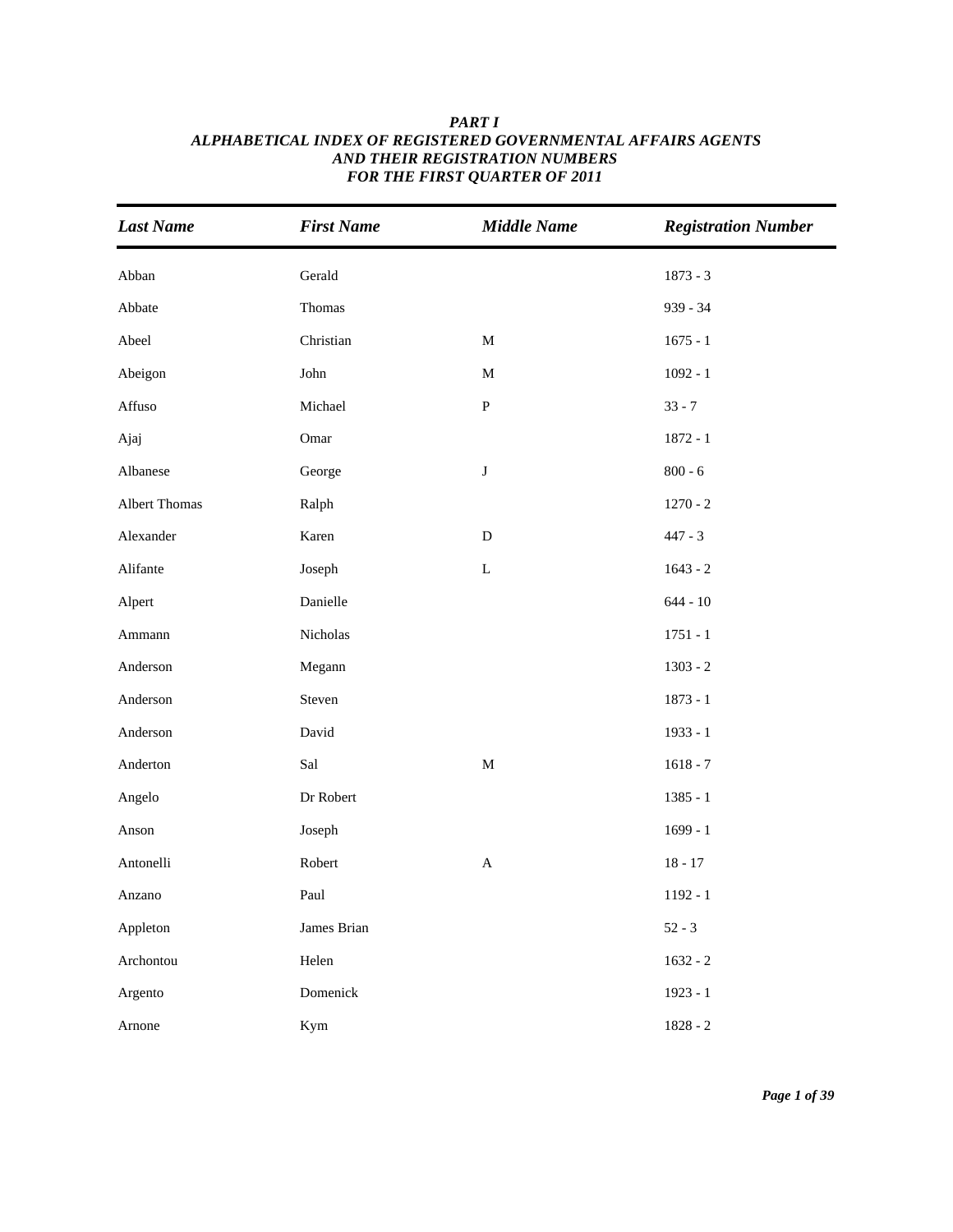| <b>Last Name</b>                          | <b>First Name</b> | <b>Middle Name</b>      | <b>Registration Number</b> |
|-------------------------------------------|-------------------|-------------------------|----------------------------|
| Aronson                                   | Andrew            |                         | $1313 - 7$                 |
| Arye                                      | Lowell            |                         | $1552 - 1$                 |
| Askin                                     | Marilyn           |                         | $1222 - 3$                 |
| Assalone                                  | Maria             |                         | $1730 - 3$                 |
| Athos                                     | Elizabeth         |                         | $1213 - 1$                 |
| Autin                                     | Diana             |                         | $1774 - 1$                 |
| Axel                                      | Robert            |                         | $1628 - 7$                 |
| Baecher                                   | Theodore          |                         | $1858 - 2$                 |
| Baffuto                                   | Thomas            |                         | $1541 - 1$                 |
| Baker                                     | Brian             |                         | $18 - 11$                  |
| Bakun                                     | George            | $\, {\bf B}$            | $1576 - 2$                 |
| <b>Ballantine</b>                         | Kristen           |                         | $1886 - 1$                 |
| Baneky                                    | William           |                         | $1864 - 2$                 |
| <b>Banks</b>                              | Carol             |                         | $863 - 7$                  |
| Barker                                    | Alison            |                         | $1647 - 5$                 |
| $\ensuremath{\mathsf{B}}\xspace$ and<br>t | Wayne             | $\ensuremath{\text{W}}$ | $1570 - 1$                 |
| Barnett                                   | Patricia          |                         | $335 - 9$                  |
| <b>Barstow</b>                            | James             |                         | $1517 - 6$                 |
| Bartlett                                  | Oliver            |                         | $721 - 6$                  |
| Bateman                                   | Raymond           | $\, {\rm H}$            | $360 - 1$                  |
| Bauer                                     | ${\rm John}$      | $\bf J$                 | $1628 - 5$                 |
| Bauer                                     | Janine            | ${\bf G}$               | $1677 - 1$                 |
| Baumrin                                   | Michael           |                         | $1809 - 1$                 |
| Bawidamann                                | Tony              |                         | $1940 - 1$                 |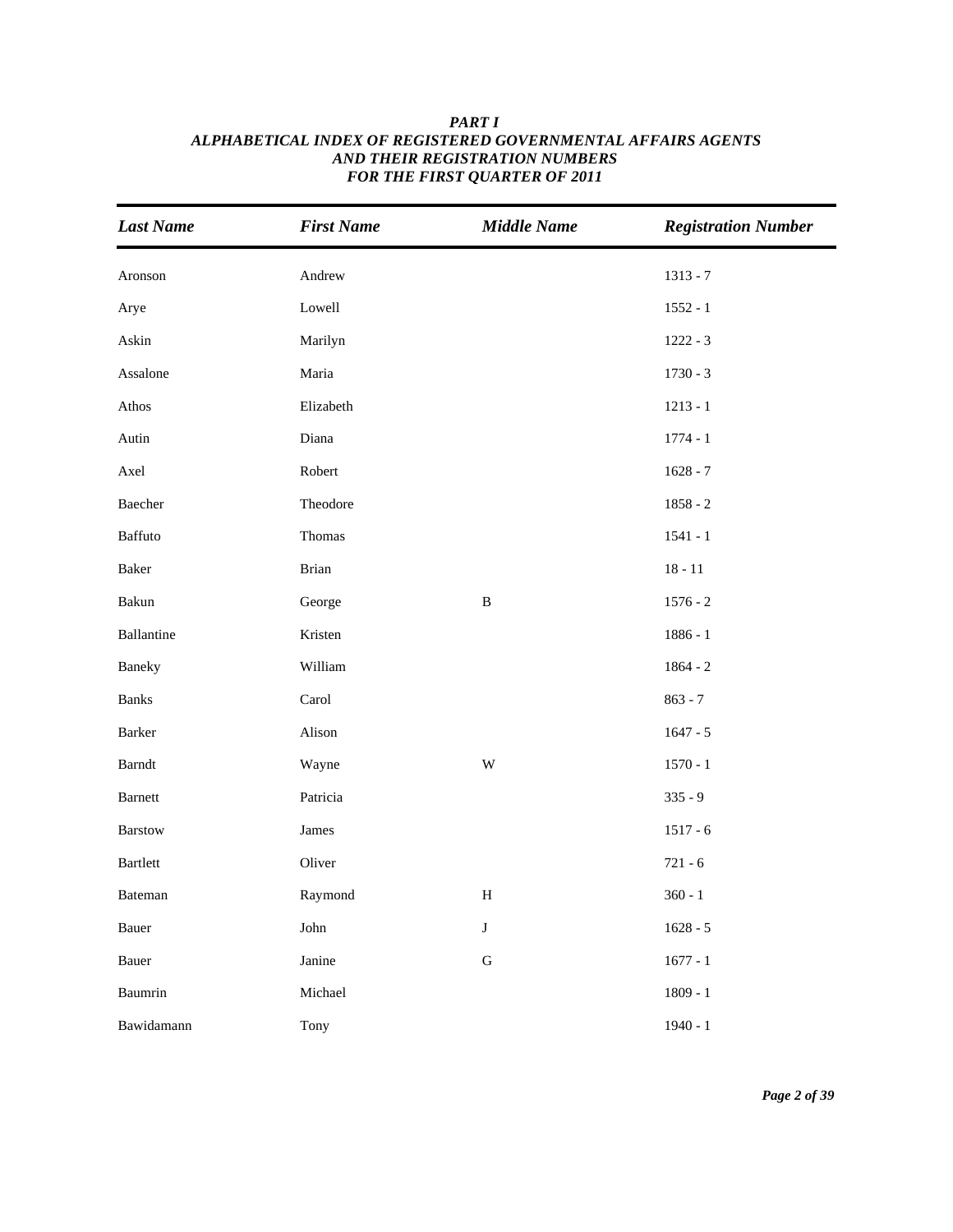| <b>Last Name</b> | <b>First Name</b>     | <b>Middle Name</b> | <b>Registration Number</b> |
|------------------|-----------------------|--------------------|----------------------------|
| Beachem          | Philip                | $\rm K$            | $1655 - 1$                 |
| $\mathrm{Beck}$  | Jeffrey               |                    | $205 - 4$                  |
| Beder            | $\operatorname{Adam}$ |                    | $1577 - 1$                 |
| Beebe            | Wilson                | $\, {\rm H}$       | $741 - 1$                  |
| Behm             | Jeff                  |                    | $1652 - 4$                 |
| Bell             | Chuck                 |                    | $1236 - 1$                 |
| Beltz            | Victoria              |                    | $1688 - 1$                 |
| Benedek          | Zsuzsanna             |                    | $1943 - 4$                 |
| Bennett          | John                  | ${\mathcal O}$     | $1372 - 1$                 |
| Bent             | Russell               | ${\bf F}$          | $100 - 1$                  |
| Bent             | Paul                  | $\bf J$            | $100 - 2$                  |
| Benton           | James                 |                    | $50 - 1$                   |
| Berger           | Staci                 | $\mathbf{A}$       | $773 - 8$                  |
| Berglund         | Kiara                 | $\mathsf C$        | $1671 - 3$                 |
| Berman           | Haskell               |                    | $1305 - 5$                 |
| Berry            | M Paige               |                    | $1759 - 1$                 |
| Bevan            | Murray                |                    | $1767 - 1$                 |
| Bierbaum         | Deborah               | ${\bf R}$          | $1444 - 1$                 |
| Bigelow          | ${\rm John}$          |                    | $1014 - 18$                |
| Binney           | Jerold                | B                  | 939 - 14                   |
| Bisignano        | Rick                  |                    | $1916 - 3$                 |
| Bizub            | Richard               |                    | $1546 - 2$                 |
| Blatner          | Thomas                |                    | $1658 - 1$                 |
| Blistan          | Marie                 |                    | $18 - 25$                  |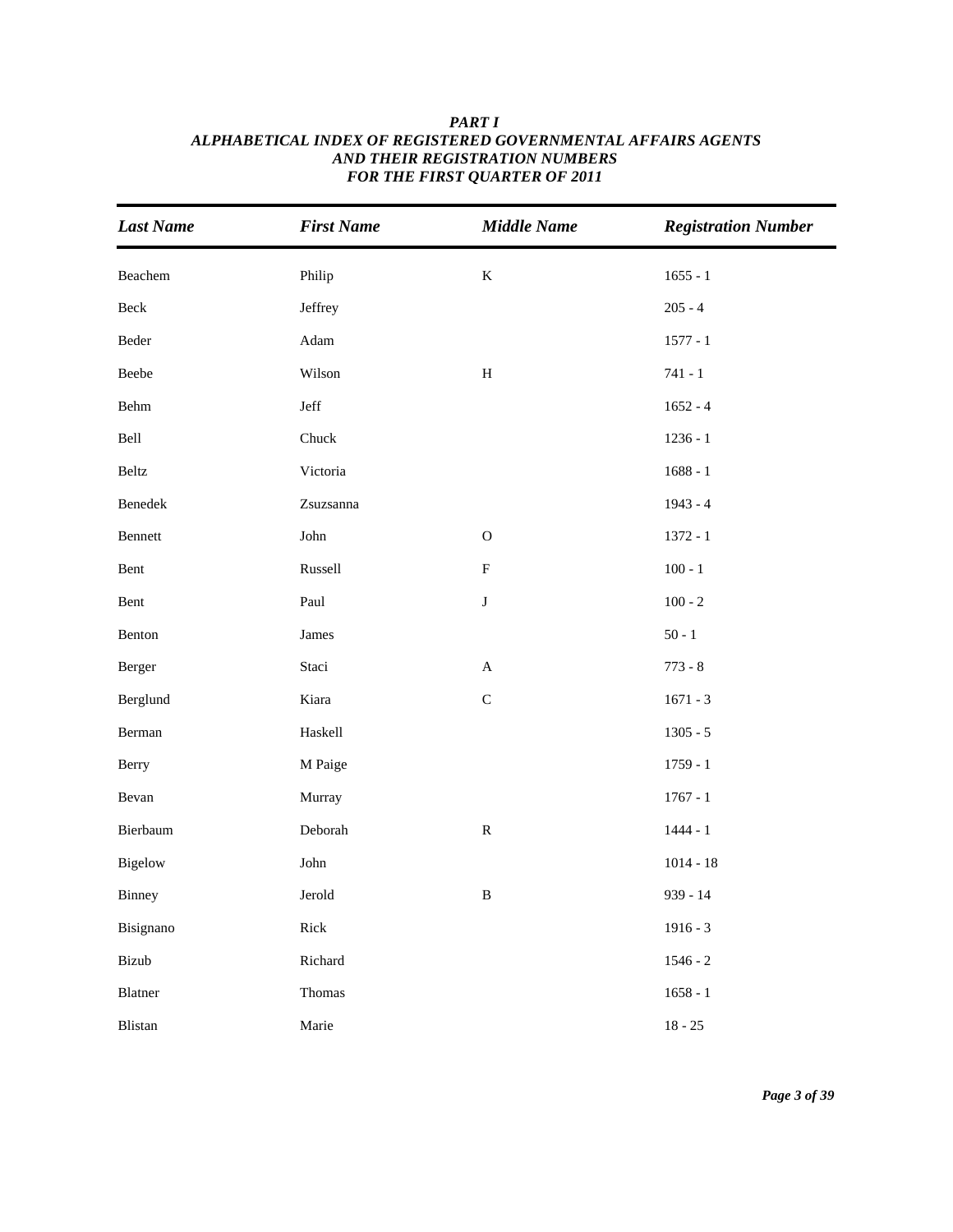| <b>Last Name</b> | <b>First Name</b>    | <b>Middle Name</b> | <b>Registration Number</b> |
|------------------|----------------------|--------------------|----------------------------|
| Block            | Timothy              | ${\bf R}$          | $756 - 23$                 |
| Bluhm            | Sara                 |                    | $49 - 7$                   |
| Blumenfeld       | Karen                |                    | $1078 - 2$                 |
| Bodman           | Roger                |                    | $433 - 9$                  |
| Bone             | Dennis               |                    | $1664 - 1$                 |
| Bonfield         | Susan                |                    | $1624 - 1$                 |
| Bonsick          | David                |                    | 1943 - 3                   |
| Bontempo         | Paul                 | ${\bf N}$          | $721 - 2$                  |
| Borin            | Francis              | $\bf J$            | $939 - 23$                 |
| Borowick         | Matthew              |                    | $1701 - 1$                 |
| Borrelli         | Cynthia              | $\bf J$            | $1507 - 1$                 |
| <b>Bozarth</b>   | $\operatorname{Hal}$ |                    | $1797 - 1$                 |
| Bozarth          | Hal                  | $\mathbf C$        | $127 - 1$                  |
| Bozarth          | Deborah              | ${\bf R}$          | $746 - 1$                  |
| <b>Brabston</b>  | Robert               | $\bf J$            | $1014 - 9$                 |
| Bracken          | Thomas               |                    | $19 - 16$                  |
| <b>Bradley</b>   | Debra                | $\mathbf L$        | $155 - 2$                  |
| Brannigan        | Patrick              | ${\bf R}$          | $1673 - 1$                 |
| <b>Bray</b>      | Edward               |                    | $1851 - 1$                 |
| <b>Bresch</b>    | Debora               |                    | $1773 - 1$                 |
| Brett            | Shannon              |                    | $1476 - 5$                 |
| <b>Brewer</b>    | Elizabeth            |                    | $1904 - 1$                 |
| Brewster         | <b>Bradley</b>       | ${\bf S}$          | $365 - 1$                  |
| <b>Briant</b>    | Robert               | $\mathbf A$        | $845 - 1$                  |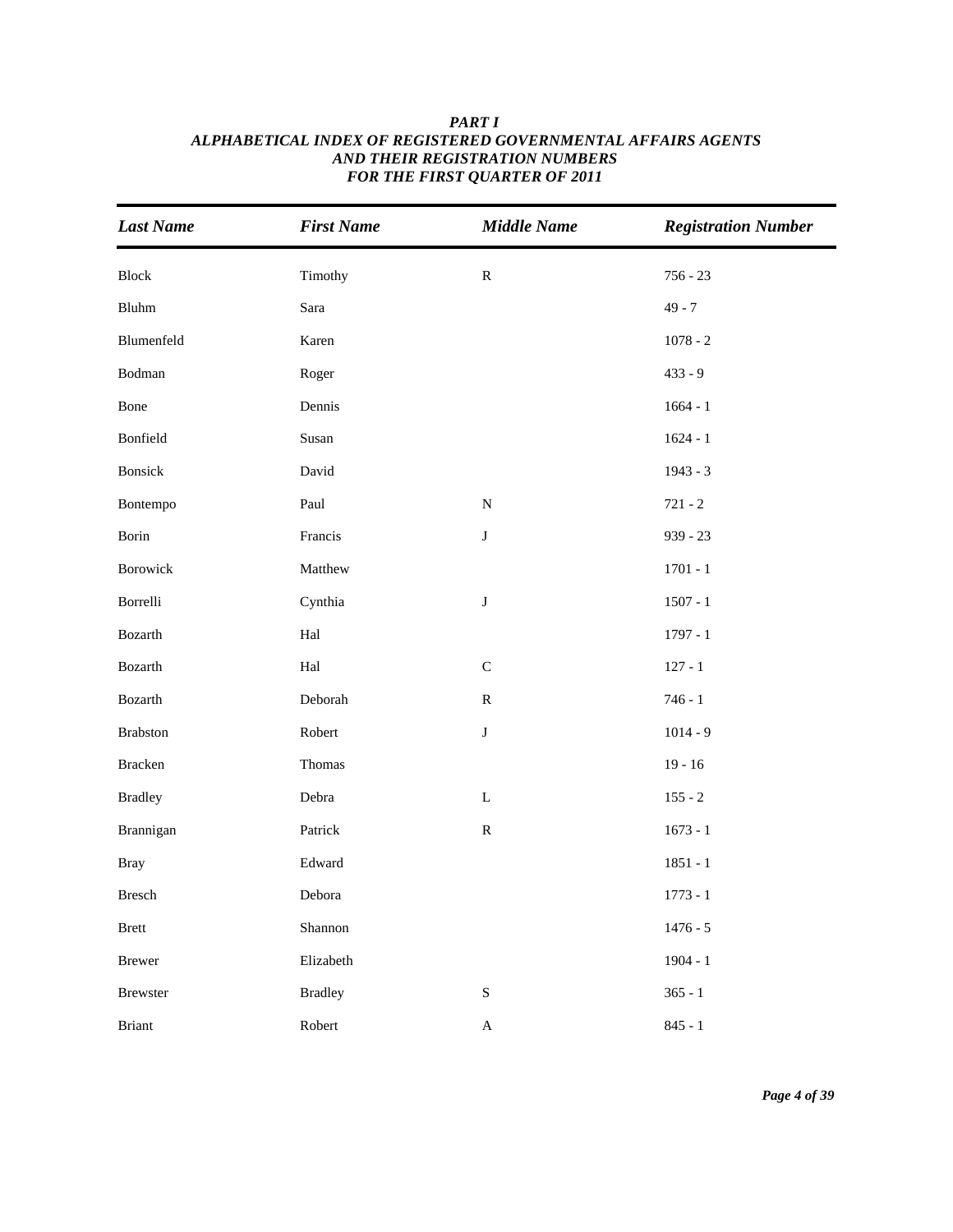| <b>Last Name</b>        | <b>First Name</b> | <b>Middle Name</b> | <b>Registration Number</b> |
|-------------------------|-------------------|--------------------|----------------------------|
| Brizzolara              | Thomas            | $\mathbf L$        | $1610 - 2$                 |
| <b>Brogan</b>           | David             |                    | $49 - 13$                  |
| <b>Brooks</b>           | Triste            |                    | $1583 - 4$                 |
| <b>Brooks</b>           | Helen             |                    | $1764 - 1$                 |
| <b>Brooks</b>           | Cornell           |                    | $1795 - 1$                 |
| <b>Brooks Travaline</b> | Marissa           | $\mathsf C$        | $833 - 5$                  |
| Brown                   | Christopher       |                    | $185 - 9$                  |
| Brown                   | Ellen             |                    | $1795 - 6$                 |
| Brown                   | Valerie           |                    | $756 - 42$                 |
| Brown                   | Stanford          | $\mathbf L$        | $1650 - 1$                 |
| Brown                   | Kevin             |                    | $1342 - 1$                 |
| Brown                   | Charlene          |                    | $549 - 7$                  |
| Brown                   | Dennis            |                    | $1935 - 2$                 |
| Brown                   | G Lynn            |                    | $1569 - 1$                 |
| Buckelew                | Loretta           |                    | $30 - 9$                   |
| Buonfiglio              | Michelle          |                    | $1682 - 6$                 |
| <b>Burgos</b>           | Tonio             |                    | $1284 - 1$                 |
| <b>Burgos</b>           | Jemine            |                    | $1284 - 6$                 |
| <b>Buteas</b>           | Chrissy           |                    | $1781 - 5$                 |
| <b>Byers</b>            | Michele           | ${\bf S}$          | $1642 - 6$                 |
| <b>Byrne</b>            | H Michael         |                    | $1646 - 1$                 |
| Cafiero                 | John              |                    | $1629 - 9$                 |
| Cahill                  | William           | $\bf J$            | $1710 - 1$                 |
| Cammarano               | Peter             | ${\bf F}$          | $1741 - 1$                 |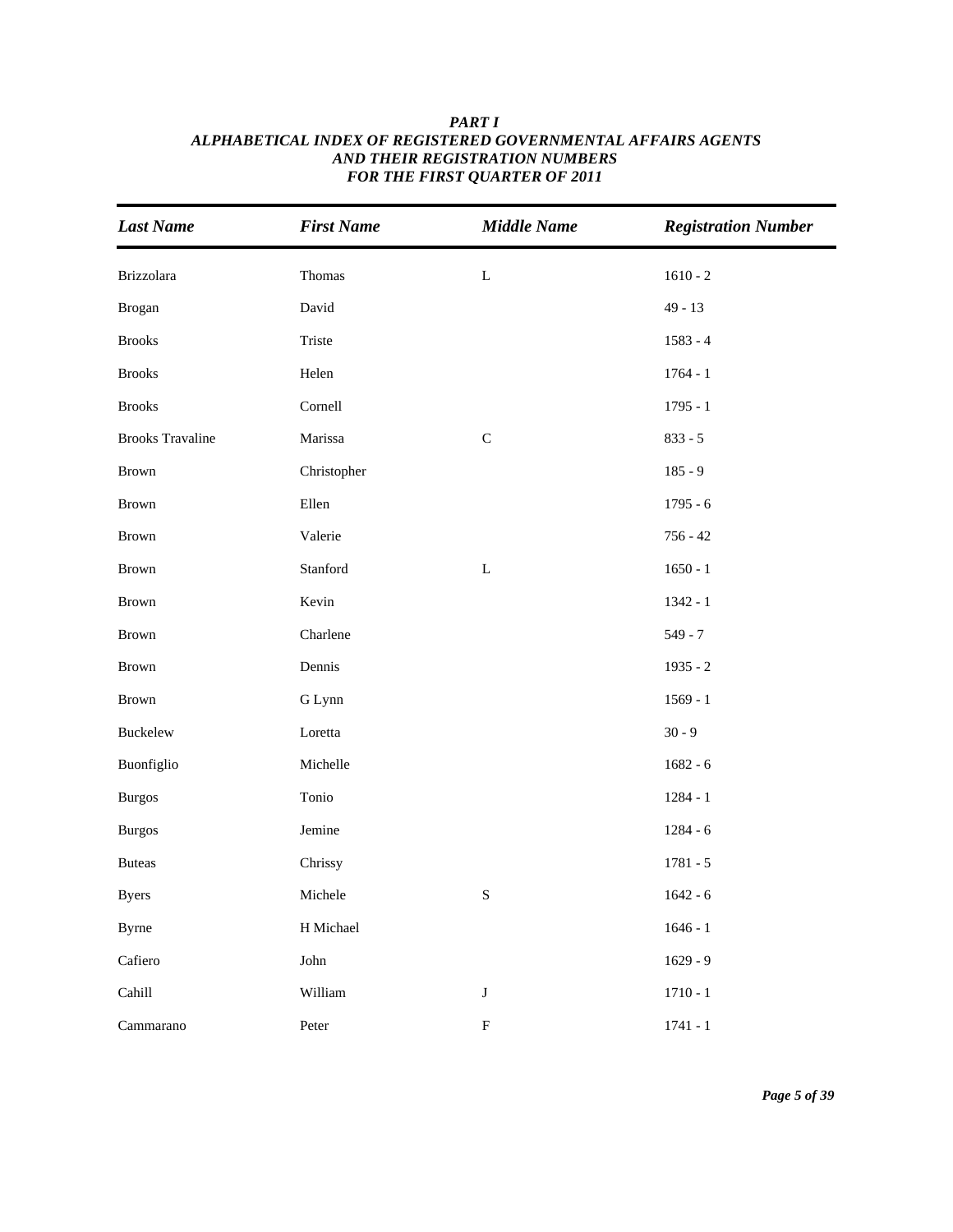| <b>Last Name</b> | <b>First Name</b> | <b>Middle Name</b>        | <b>Registration Number</b> |
|------------------|-------------------|---------------------------|----------------------------|
| Cammarata        | Anthony           |                           | $1608 - 1$                 |
| Campbell         | Joyce             |                           | $1724 - 1$                 |
| Cannon           | Maeve             |                           | $1743 - 1$                 |
| Cappelli         | Louis             |                           | $1571 - 4$                 |
| Cappucci         | Valeria           |                           | $1682 - 5$                 |
| Caraballo        | Wilfredo          |                           | $721 - 25$                 |
| Carella          | Charles           | $\mathbf C$               | $677 - 3$                  |
| Cargioli         | Margaret          |                           | $756 - 41$                 |
| Carley           | John              | $\mathbf L$               | $1611 - 1$                 |
| Carluccio        | Tracy             |                           | $1762 - 4$                 |
| Casiello         | Nicholas          |                           | $774 - 8$                  |
| Catino           | Annette           |                           | $1783 - 1$                 |
| Ceretti          | Anthony           |                           | $1730 - 1$                 |
| Cerra            | Michael           | $\boldsymbol{\mathrm{F}}$ | $30 - 6$                   |
| Changaris        | Steven            | ${\bf G}$                 | $846 - 1$                  |
| Chase            | Alison            |                           | $1091 - 6$                 |
| Chasis           | Sarah             |                           | $1091 - 9$                 |
| Chatigny         | Michelle          |                           | $1819 - 1$                 |
| Chin             | Catherine         |                           | $800 - 4$                  |
| Chin             | Francis           | $\mathbf Y$               | $1656 - 2$                 |
| Chirichella      | Joseph            |                           | $1624 - 4$                 |
| Cholewka         | Susan             |                           | $1880 - 1$                 |
| Chrupcala        | Dorthea           |                           | $1540 - 2$                 |
| Clancy           | John              | $\bf J$                   | $1575 - 1$                 |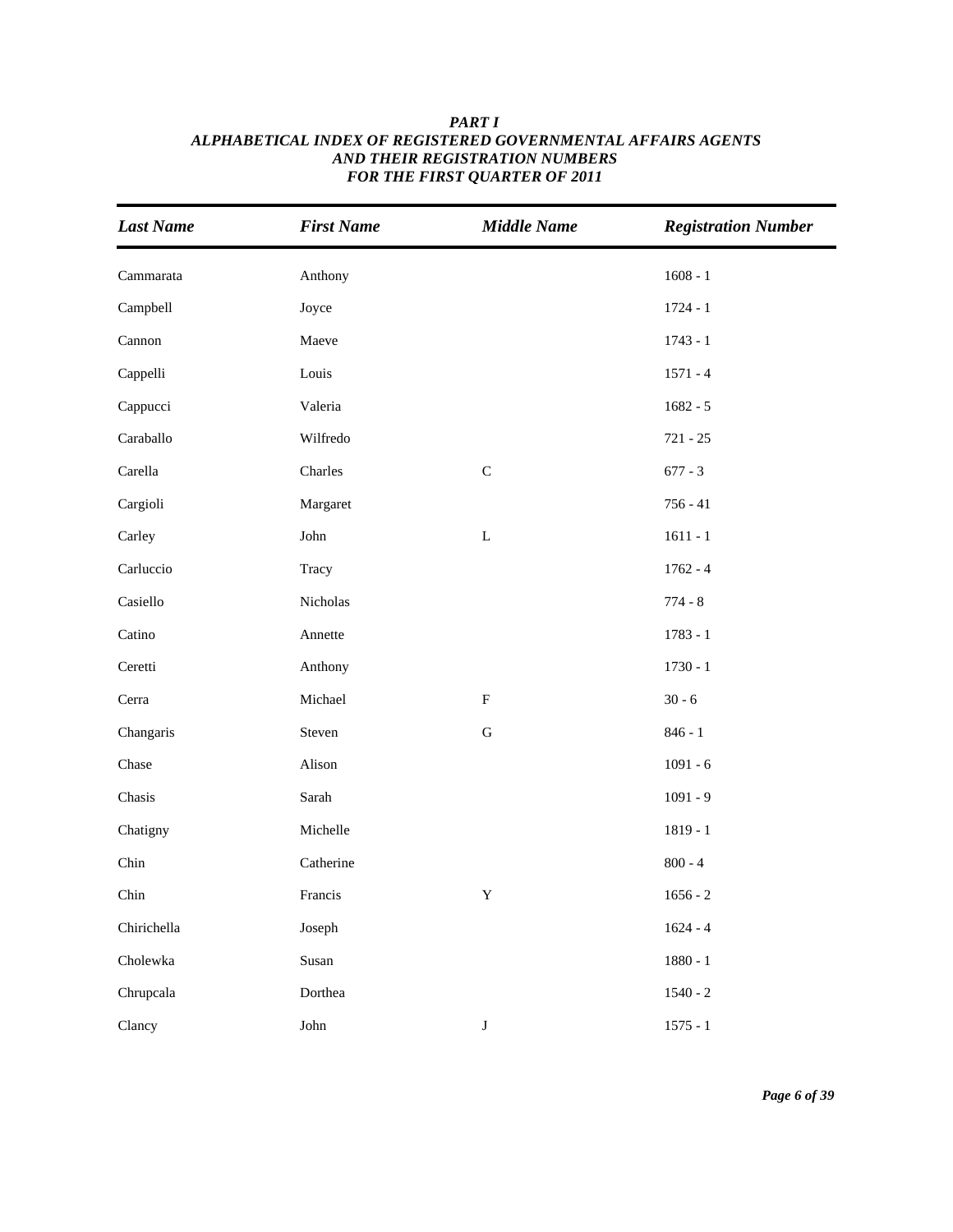| <b>Last Name</b> | <b>First Name</b> | <b>Middle Name</b>        | <b>Registration Number</b> |
|------------------|-------------------|---------------------------|----------------------------|
| Clark            | Sandy             | $\bf J$                   | $1661 - 1$                 |
| ${\rm Clark}$    | Laurie            | $\boldsymbol{\mathsf{A}}$ | $1012 - 1$                 |
| Clark            | Jeremy            |                           | 1893 - 3                   |
| ${\rm Clark}$    | Noel              |                           | $1937 - 2$                 |
| Clarke           | Donald            | $\mathbf L$               | $1202 - 1$                 |
| Clymer           | <b>Brian</b>      |                           | $1403 - 2$                 |
| Coan             | Susan             |                           | $1567 - 4$                 |
| ${\bf Cobb}$     | James             | $\, {\bf H}$              | $1285 - 1$                 |
| Codey            | Sister Patricia   |                           | $1432 - 2$                 |
| Coffey           | Jennifer          |                           | $1612 - 2$                 |
| Coffin           | Timothy           |                           | $1874 - 8$                 |
| Cohen            | Jessica           | $\mathbf M$               | $10 - 29$                  |
| Cohen            | Arnold            |                           | $773 - 4$                  |
| Cole             | Michael           | ${\bf R}$                 | $939 - 12$                 |
| Cole             | Nicole            |                           | $365 - 25$                 |
| Collins          | $\rm Jack$        |                           | $365 - 21$                 |
| Comba            | Michael           |                           | $1782 - 2$                 |
| Comfort          | Mary              |                           | $1804 - 1$                 |
| Connelly         | Daniel            |                           | $1874 - 3$                 |
| Connelly         | Mark              | $\mathbf T$               | $1319 - 2$                 |
| Connelly         | Kevin             |                           | $209 - 11$                 |
| Connolly         | Michael           | $\bf J$                   | $1506 - 1$                 |
| Cornell-Bechelli | Jackie            |                           | $1591 - 7$                 |
| Corodemus        | Steven            |                           | $1825 - 1$                 |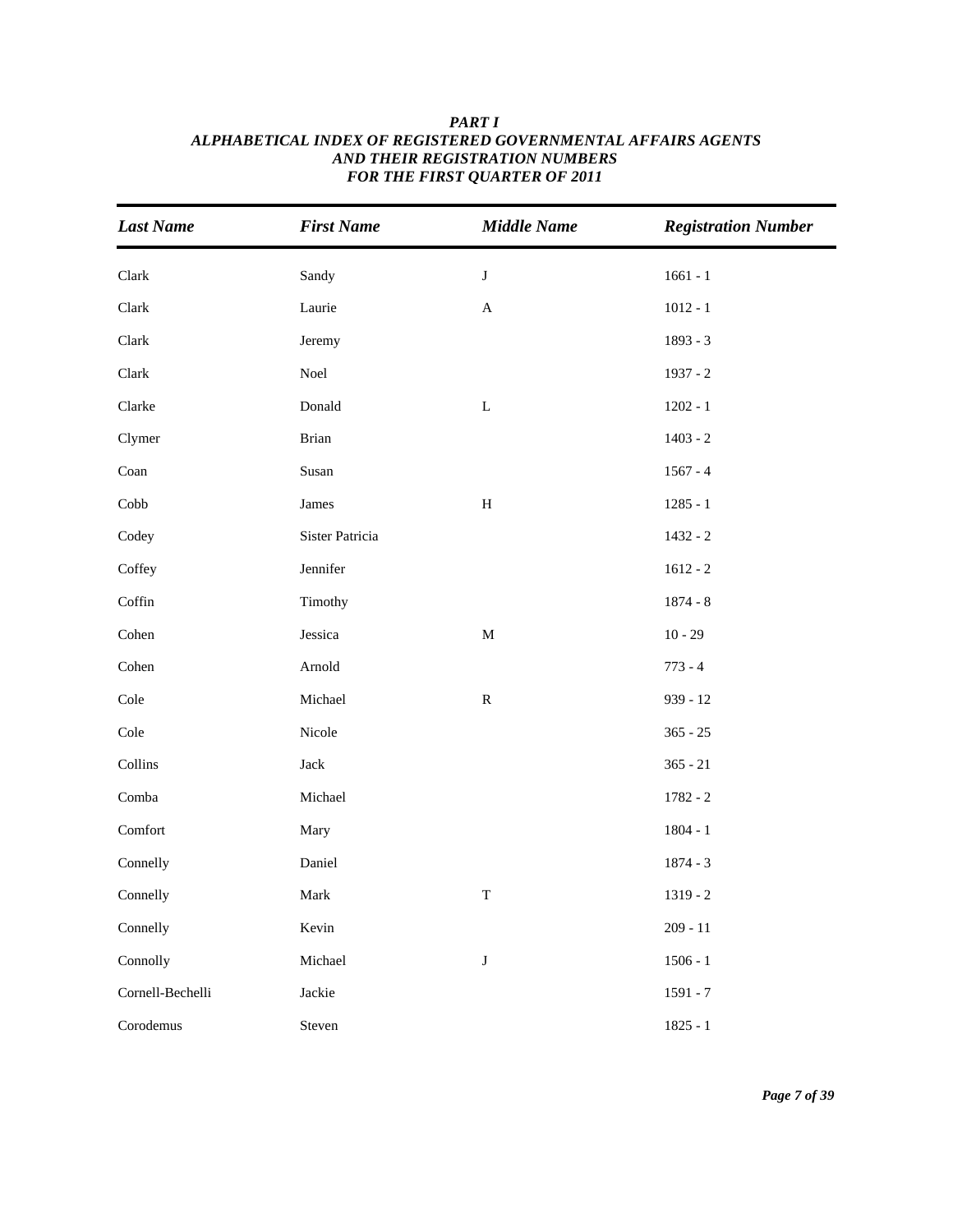| <b>Last Name</b> | <b>First Name</b>     | <b>Middle Name</b> | <b>Registration Number</b> |
|------------------|-----------------------|--------------------|----------------------------|
| Corwell          | George                | $\mathbf V$        | $1673 - 2$                 |
| Cosmos           | Thalia                | ${\bf P}$          | $756 - 35$                 |
| Costantino       | Louis                 | $\mathbf{A}$       | $1679 - 1$                 |
| Covello          | ${\rm John}$          | $\mathbf A$        | $1215 - 2$                 |
| $\cos$           | Christopher           |                    | $964 - 12$                 |
| Coyle            | Debra                 |                    | $1041 - 6$                 |
| Crain            | $\operatorname{Adam}$ |                    | $1817 - 1$                 |
| Crane            | Roderick              |                    | $1910 - 1$                 |
| Creedon          | Paul                  | $\mathbf T$        | $1656 - 3$                 |
| Cromarty         | Loredana              |                    | $1781 - 7$                 |
| Culnan           | Dennis                | $\mathbf M$        | $1279 - 1$                 |
| Cunningham       | Daniel                |                    | $1524 - 2$                 |
| Cunninghame      | Samuel                | L                  | $725 - 1$                  |
| Czipo            | Linda                 | $\mathbf M$        | $682 - 1$                  |
| Dalessio         | James                 |                    | $863 - 16$                 |
| Darcy            | Michael               | $\bf J$            | $30 - 7$                   |
| D'Argenio        | Rinaldo               | $\mathbf M$        | $1061 - 1$                 |
| Daul             | Christopher           | $\mathbf L$        | $800 - 1$                  |
| Daus             | Matthew               |                    | $1224 - 4$                 |
| Davis            | Kathleen              | A                  | $185 - 2$                  |
| Davis            | Michellene            |                    | $1862 - 1$                 |
| DeCotiis         | M Robert              |                    | 939 - 17                   |
| DeGesero         | Eric                  |                    | $85 - 4$                   |
| Delgado          | Sonia                 |                    | $365 - 12$                 |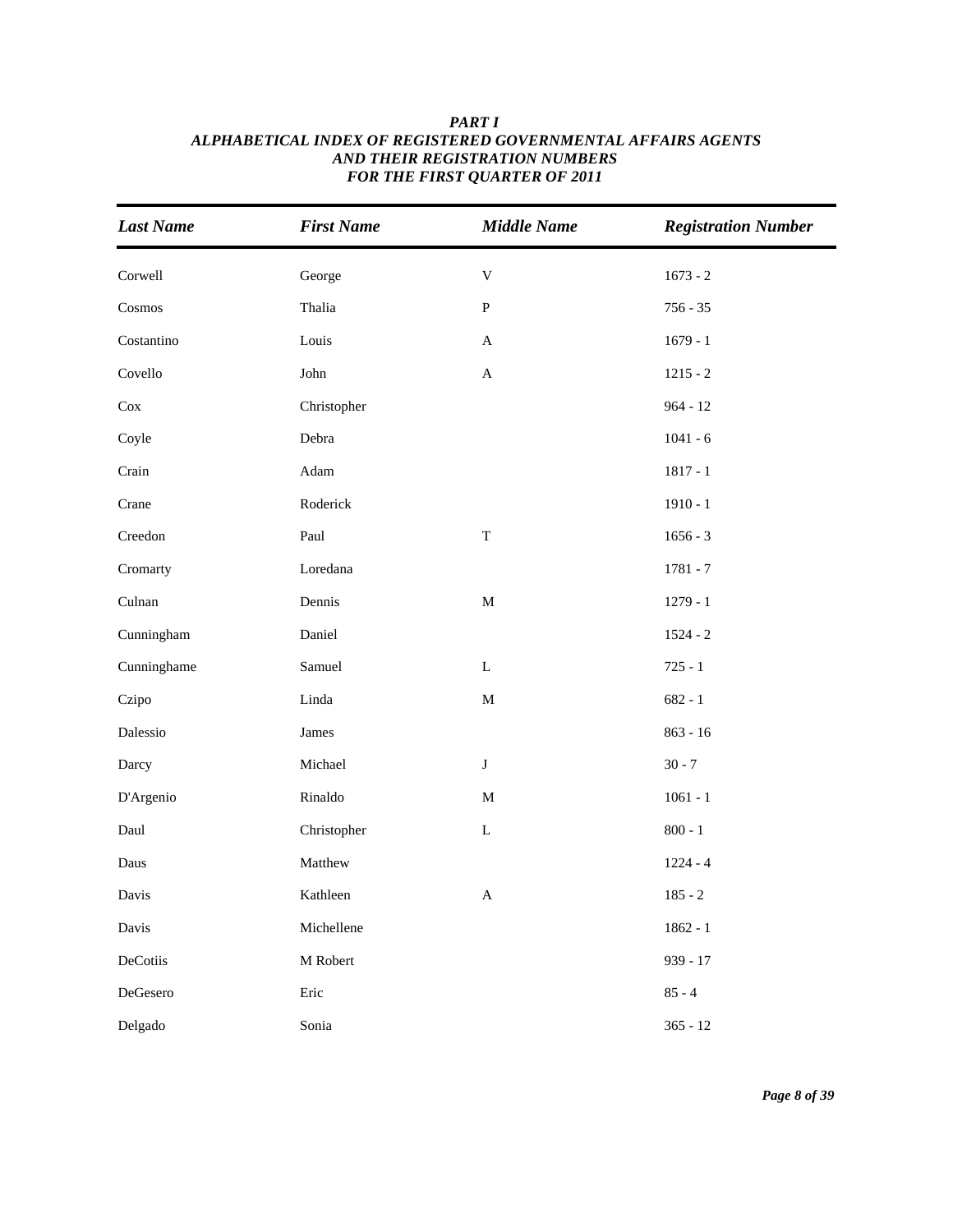| <b>Last Name</b> | <b>First Name</b> | <b>Middle Name</b>        | <b>Registration Number</b> |
|------------------|-------------------|---------------------------|----------------------------|
| Delgado-Polanco  | Lizette           |                           | $1464 - 2$                 |
| DeLoreto         | Michael           |                           | $232 - 13$                 |
| DeLuca           | Steven            |                           | $1845 - 1$                 |
| DeMarco          | Barbara           |                           | $1618 - 11$                |
| Dement           | Paul              |                           | $1148 - 2$                 |
| DeSanctis        | Joseph            | $\mathbf{A}$              | $433 - 15$                 |
| DeSanti          | Fred              | ${\bf D}$                 | $1714 - 1$                 |
| DeSarno          | Tracie            |                           | $433 - 2$                  |
| DeSeimone        | Kevin             |                           | $1540 - 6$                 |
| Destito          | Samuel            | ${\bf G}$                 | $1224 - 1$                 |
| Devanney         | Angie             |                           | $1786 - 1$                 |
| DeVito           | Emile Dominick    |                           | $1642 - 1$                 |
| Diaz             | Ulises            |                           | $1664 - 2$                 |
| Dibofsky         | Wayne             | ${\bf S}$                 | $18 - 1$                   |
| Dieterle         | James             | $\boldsymbol{\mathrm{F}}$ | $1222 - 2$                 |
| DiGangi          | Thomas            | $\bf J$                   | $1070 - 6$                 |
| Dillman          | Jim               |                           | $1927 - 1$                 |
| DiMartino        | Mary              | $\bf I$                   | $1680 - 3$                 |
| DiNicola         | Joseph            | $\mathbf M$               | $778 - 1$                  |
| DiNicola Jr      | Joseph            |                           | $778 - 2$                  |
| DiSimone         | Anthony           | $\mathbf T$               | $726 - 1$                  |
| Ditri            | Mary              | $\mathbf A$               | $10 - 27$                  |
| DiUbaldo         | Robert            |                           | $1920 - 1$                 |
| Dixon            | Mary Beth         |                           | $1222 - 10$                |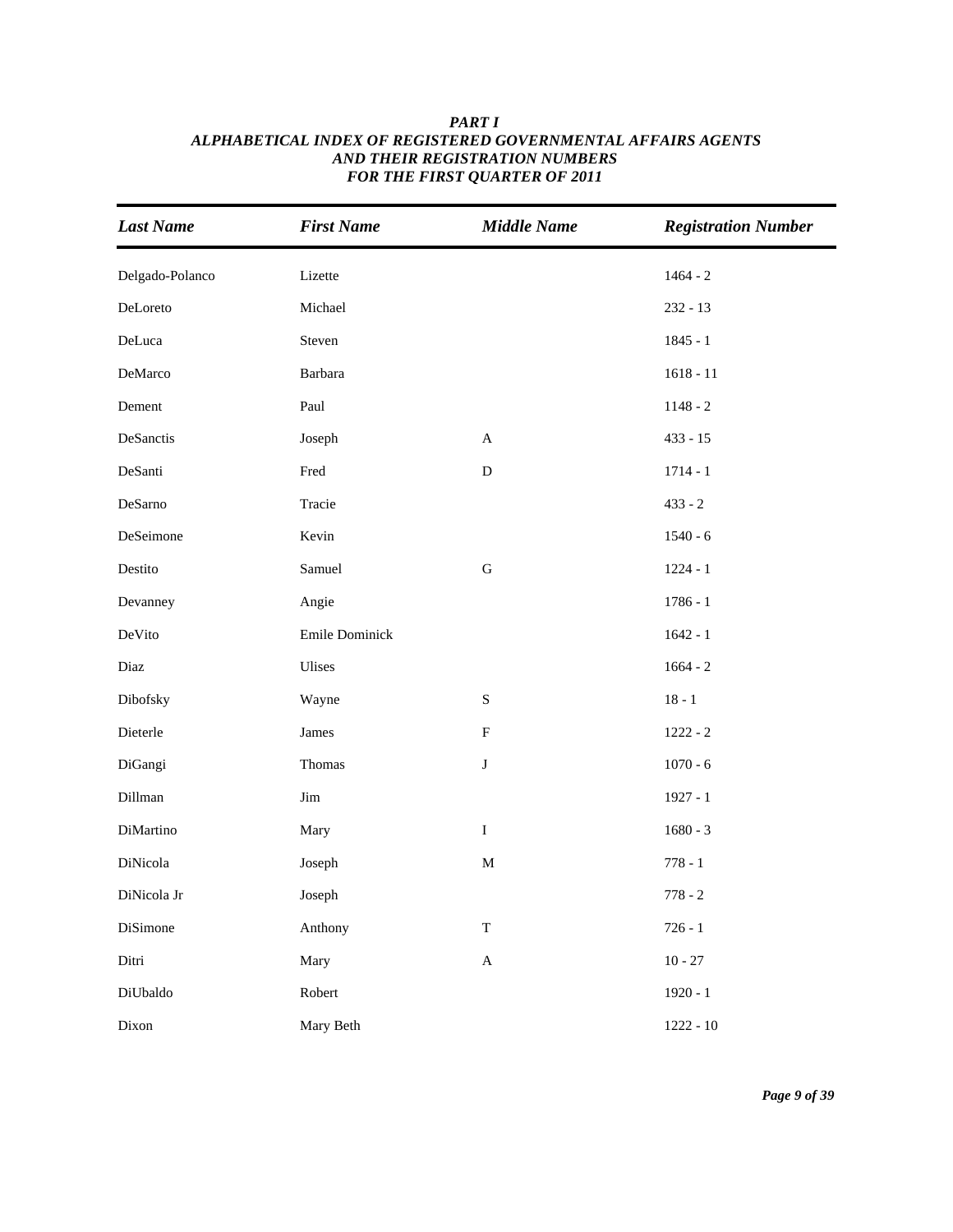| <b>Last Name</b>             | <b>First Name</b> | <b>Middle Name</b>        | <b>Registration Number</b> |
|------------------------------|-------------------|---------------------------|----------------------------|
| Doggendorf                   | Daniel            | $\mathbf L$               | $1170 - 4$                 |
| Doherty                      | Linda             | $\mathbf M$               | $232 - 6$                  |
| $\mathop{\rm Dohm}\nolimits$ | Beth              |                           | $1720 - 4$                 |
| Dominguez                    | Joseph            |                           | $1616 - 4$                 |
| Donofrio                     | James             |                           | $1725 - 1$                 |
| Downey III                   | William           | $\bf J$                   | $774 - 10$                 |
| Downs                        | Lawrence          |                           | $1427 - 1$                 |
| Drennan                      | Kevin             | $\bf J$                   | $1810 - 1$                 |
| Dressel                      | William           | ${\bf G}$                 | $30 - 2$                   |
| Duda                         | Teri              |                           | $1876 - 1$                 |
| Dullagan                     | John              |                           | $1858 - 3$                 |
| Dunn                         | Thomas            |                           | $394 - 13$                 |
| Duthie                       | John              |                           | $1305 - 8$                 |
| Eastman                      | Edward            | ${\bf C}$                 | $168 - 4$                  |
| Edelstein                    | Theresa           | $\mathbf L$               | $10 - 17$                  |
| Edwards                      | Kimberly          |                           | $1874 - 7$                 |
| Egan                         | Timothy           |                           | $1656 - 4$                 |
| Egenton                      | Michael           |                           | $19 - 8$                   |
| Egreczky                     | Dana              |                           | $19 - 12$                  |
| Ehlbeck                      | Laurie            | $\boldsymbol{\mathsf{A}}$ | $1566 - 1$                 |
| Eicher                       | Neil              |                           | $10 - 30$                  |
| Eisenhauer                   | Joseph            |                           | $1852 - 5$                 |
| Elkin                        | Rachel            | ${\bf R}$                 | $756 - 33$                 |
| Ellinwood                    | Charles           |                           | $1828 - 1$                 |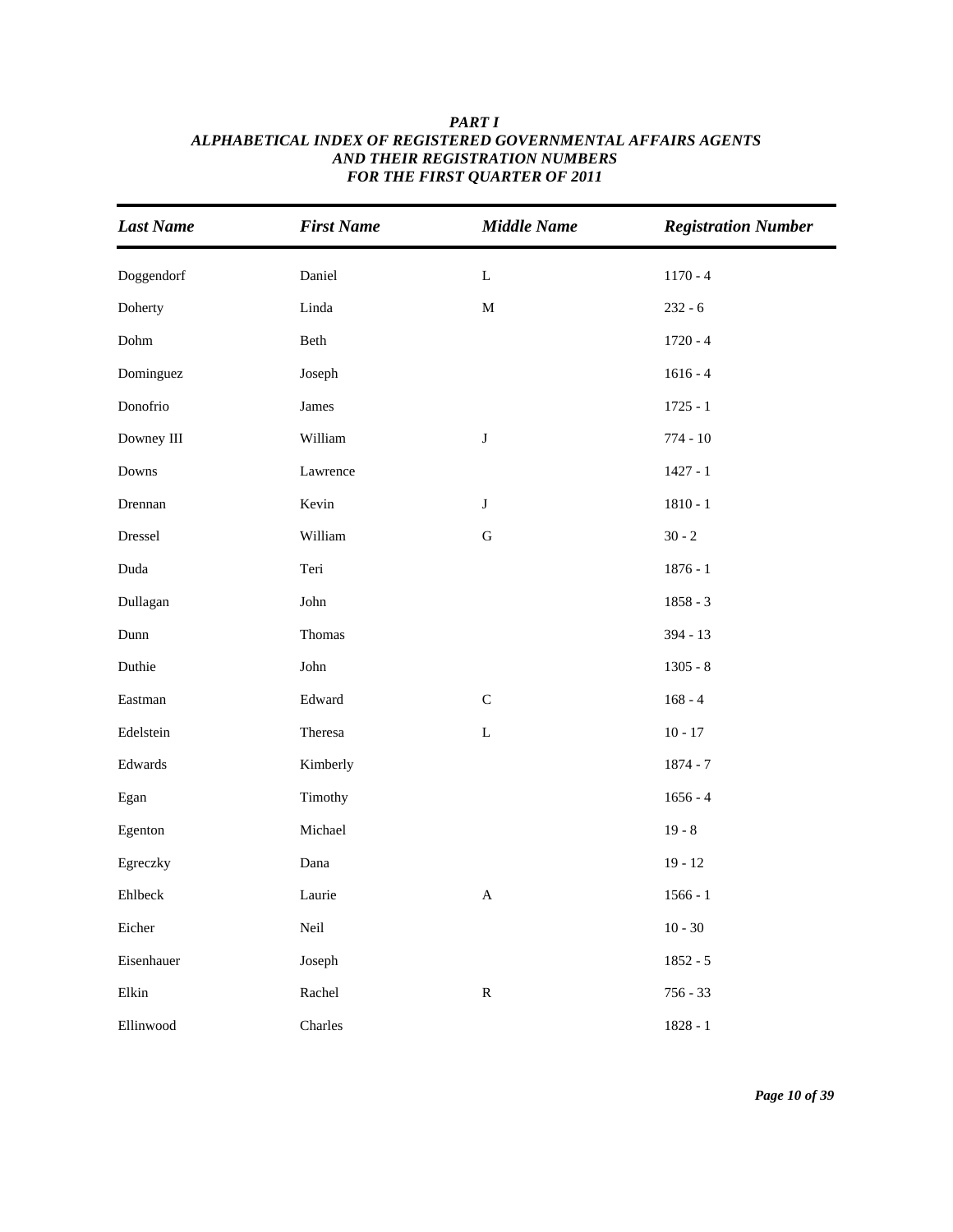| <b>Last Name</b> | <b>First Name</b> | <b>Middle Name</b>      | <b>Registration Number</b> |
|------------------|-------------------|-------------------------|----------------------------|
| Elliott          | Matthew           |                         | $1749 - 1$                 |
| Ellis            | Roger             |                         | $1535 - 1$                 |
| Elmore           | Eric Roy          |                         | $1159 - 3$                 |
| Emmons           | William           |                         | $1688 - 2$                 |
| Engler           | Richard           |                         | $1041 - 1$                 |
| Eppley           | Daren             | ${\bf R}$               | 939 - 19                   |
| Epstein          | David             |                         | $1857 - 1$                 |
| Eskenazi         | Bonnie            |                         | 1399 - 1                   |
| Ewing            | John              | $\mathbf M$             | $1626 - 1$                 |
| Fader            | Paul              | $\mathbf T$             | $1571 - 1$                 |
| Faigen           | Michael           | $\bf J$                 | $463 - 1$                  |
| Falk             | Adam              |                         | $1446 - 1$                 |
| Farmer           | Edward            | ${\bf R}$               | $1704 - 1$                 |
| Fedorko          | Edward            | $\ensuremath{\text{W}}$ | $1903 - 1$                 |
| Fennessy         | Conor             | ${\bf G}$               | $1373 - 1$                 |
| Fernandez        | Edward            | J                       | $1688 - 4$                 |
| Ferraro          | Madeline          |                         | $1301 - 1$                 |
| Ferraro          | Carrie            |                         | $756 - 24$                 |
| Fetzko           | Jeffrey           |                         | $1885 - 1$                 |
| Fewell           | <b>Bobby</b>      |                         | $1780 - 1$                 |
| Fiesta           | $\rm{Linda}$      |                         | $1926 - 1$                 |
| Figueroa         | Gabrielle         |                         | $1767 - 7$                 |
| Filippelli       | David             | $\mathbf A$             | $1287 - 4$                 |
| Fiordaliso       | Joseph            | $\mathbf A$             | $1890 - 1$                 |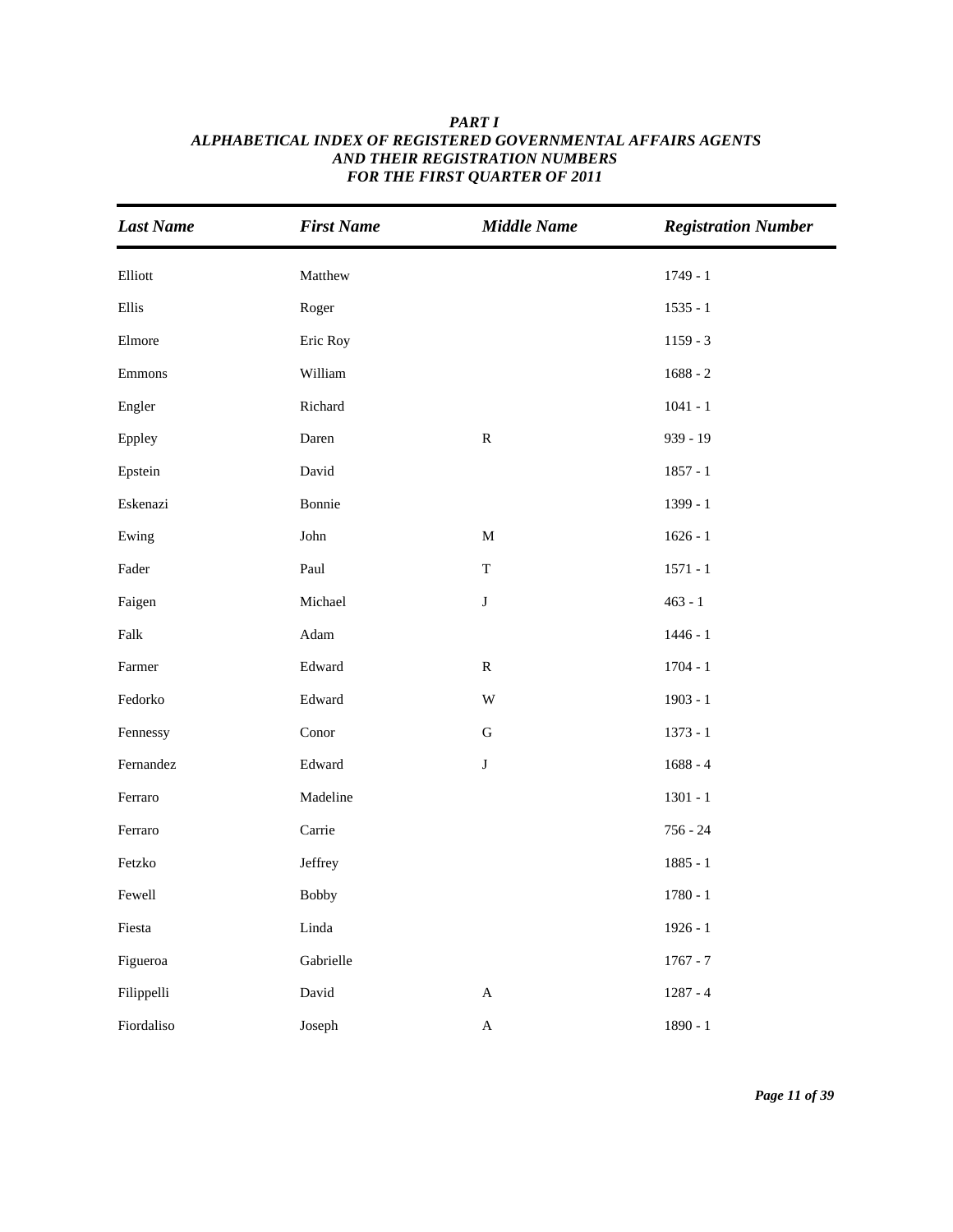| <b>Last Name</b> | <b>First Name</b> | <b>Middle Name</b> | <b>Registration Number</b> |
|------------------|-------------------|--------------------|----------------------------|
| Fisher           | ${\rm Jack}$      |                    | $1723 - 1$                 |
| Flamporis        | Georgia           |                    | $1242 - 2$                 |
| Florio           | Daniel            | ${\bf P}$          | $756 - 25$                 |
| Florio           | Dale              | $\bf J$            | $365 - 2$                  |
| Flynn            | Michael           | $\, {\bf P}$       | $18 - 15$                  |
| Flynn            | Victoria          |                    | $939 - 35$                 |
| Fox              | Vincent           |                    | $1866 - 1$                 |
| Fox              | Jamie             | ${\bf P}$          | $1735 - 5$                 |
| Frechette        | Kevin             | ${\bf G}$          | $551 - 35$                 |
| Frey             | Wilma             | ${\bf E}$          | $1642 - 4$                 |
| Friedell         | Andrew            |                    | $1648 - 1$                 |
| Friedman         | John              | ${\bf P}$          | $885 - 1$                  |
| Fruchtman        | Susan             |                    | $939 - 24$                 |
| Fulton           | Carol             |                    | $1070 - 5$                 |
| Furey            | Peter             |                    | $1390 - 2$                 |
| Furnari          | Russell           |                    | 1524 - 19                  |
| Fusco            | Dino              |                    | $1608 - 2$                 |
| Gabel            | Steven            |                    | $1536 - 1$                 |
| Gaburo           | Alfred            | $\mathbf J$        | $365 - 18$                 |
| Gagliano         | S Thomas          |                    | $703 - 1$                  |
| Galandak         | ${\rm John}$      |                    | $1386 - 4$                 |
| Galen            | Timur             |                    | $1608 - 3$                 |
| Gallagher        | Francine          |                    | $1921 - 1$                 |
| Galt             | Helen             | $\mathbf M$        | $1856 - 1$                 |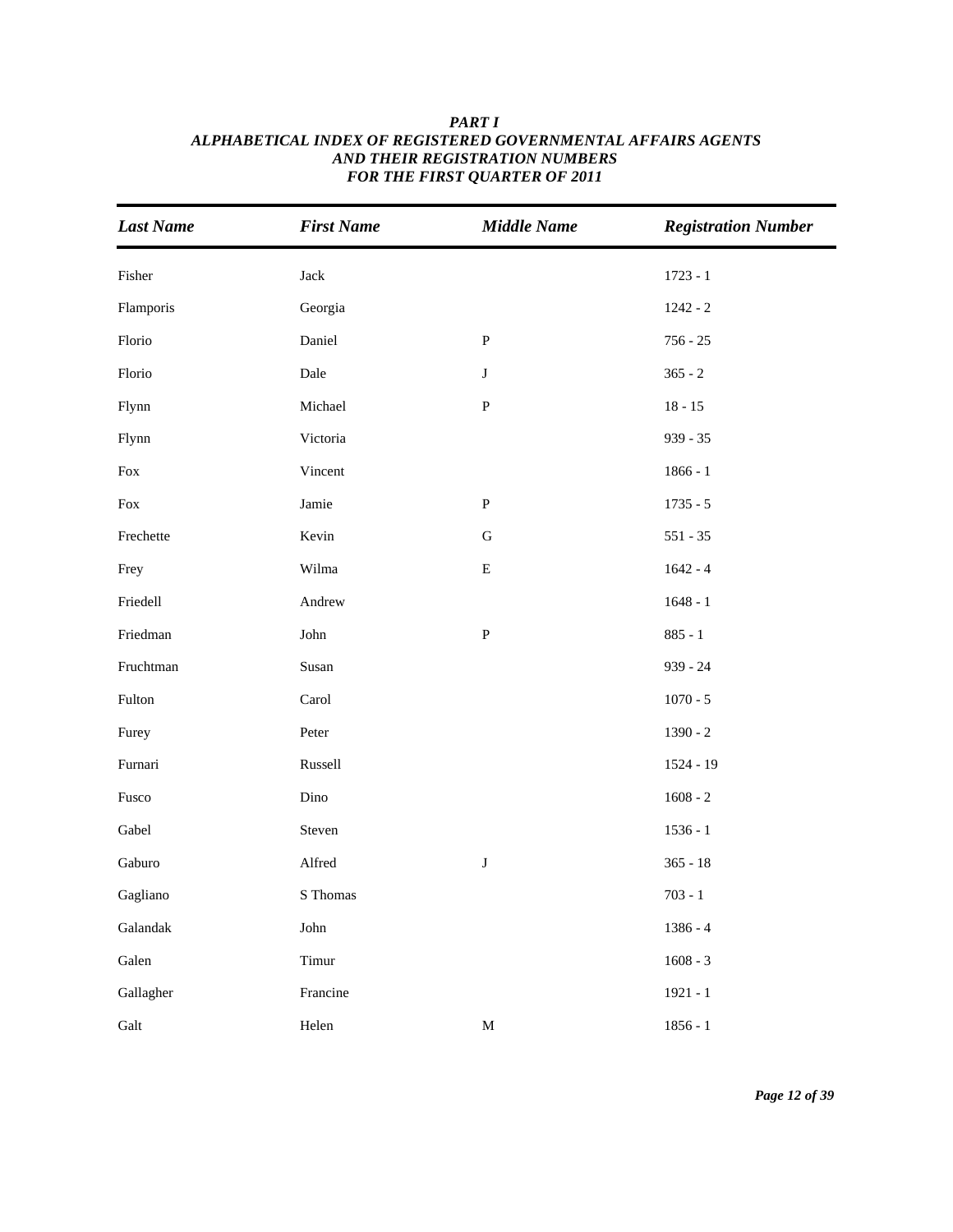| <b>Last Name</b> | <b>First Name</b> | <b>Middle Name</b> | <b>Registration Number</b> |
|------------------|-------------------|--------------------|----------------------------|
| Garcia           | Raul              |                    | $721 - 7$                  |
| Garcia           | Elizabeth         |                    | $1136 - 3$                 |
| Gardner          | Steven            |                    | $1130 - 3$                 |
| Garman           | Nathan            |                    | $1852 - 4$                 |
| Garner           | Julie             |                    | $1887 - 1$                 |
| Garrison         | Robert            | ${\bf S}$          | $1162 - 1$                 |
| Garwin           | Harold            | $\, {\bf B}$       | $1513 - 2$                 |
| Genova           | Angelo            | $\bf J$            | $1557 - 1$                 |
| Gentile          | Paul              |                    | $1675 - 3$                 |
| George Cheniara  | Elizabeth         |                    | $53 - 18$                  |
| Gerber           | Tomi Lee          |                    | $1686 - 1$                 |
| Gerbino          | ${\rm John}$      |                    | $1828 - 3$                 |
| German           | Lourdes           |                    | $1874 - 4$                 |
| Gibbs            | Gerry             |                    | $1781 - 2$                 |
| Giblin           | Noreen            | $\mathbf M$        | $1287 - 6$                 |
| Gibson           | Chanda            |                    | $1608 - 4$                 |
| Giglio           | Michael           |                    | $18 - 26$                  |
| Gilbert          | Thomas            |                    | $1665 - 2$                 |
| Gillespie        | ${\rm John}$      | $\mathsf C$        | $1286 - 5$                 |
| Gillespie        | Patrick           |                    | $1909 - 1$                 |
| Gilmore          | George            |                    | $1054 - 22$                |
| Ginther          | Lisa              |                    | $721 - 16$                 |
| Giordano         | Vincent           | ${\bf E}$          | $18 - 20$                  |
| Giuditta Jr      | Richard           | $\mathbf A$        | $1767 - 2$                 |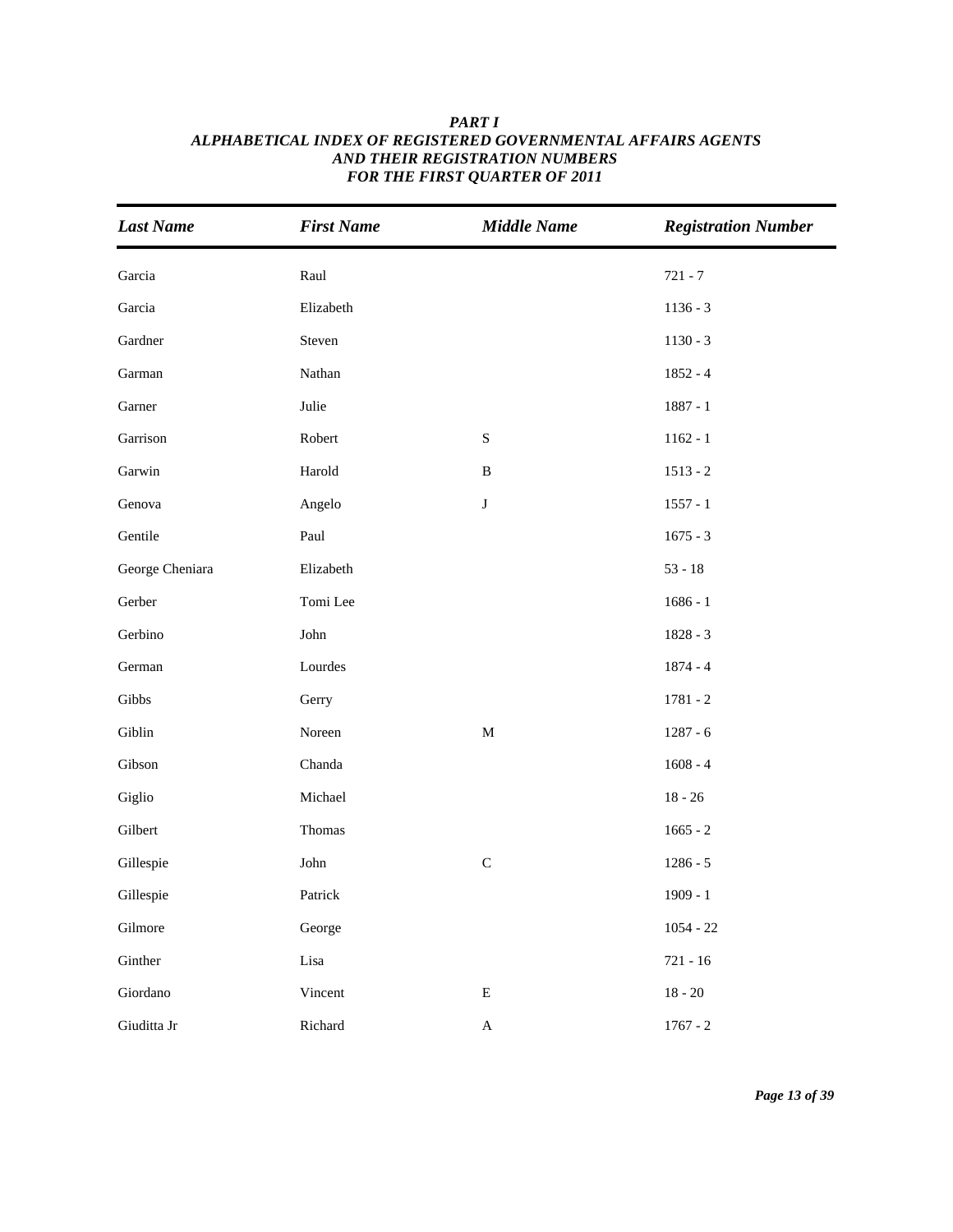| <b>Last Name</b> | <b>First Name</b> | <b>Middle Name</b>        | <b>Registration Number</b> |
|------------------|-------------------|---------------------------|----------------------------|
| Glaser           | Meagan            |                           | $1327 - 2$                 |
| Gluck            | Hazel             |                           | $721 - 10$                 |
| Gluck            | Michael           | $\, {\rm H}$              | $1313 - 2$                 |
| Goetz            | William G         | $\mathbf M$               | $1423 - 1$                 |
| Gold Schnitzer   | Ginger            |                           | $18 - 8$                   |
| Golden           | Jane Greco        |                           | $755 - 3$                  |
| Goldenberg       | Steven            | ${\bf S}$                 | $1364 - 2$                 |
| Gonzalez         | Jason             |                           | $1930 - 1$                 |
| Gonzalez         | Francisco         |                           | $1809 - 2$                 |
| Goodkind         | Kenneth           |                           | $977 - 2$                  |
| Gordon           | Sherryl           | $\boldsymbol{\mathsf{A}}$ | $461 - 1$                  |
| Gordon           | Adam              |                           | $1877 - 2$                 |
| Grabczak         | Paulina           |                           | $365 - 26$                 |
| Grady            | Thomas            | $\boldsymbol{\mathrm{F}}$ | $1183 - 2$                 |
| Grasso           | $\rm Jarrod$      | ${\bf C}$                 | $644 - 5$                  |
| Greenberg        | Marilynn          | ${\bf R}$                 | $173 - 24$                 |
| Gregg            | Guy               |                           | $1413 - 5$                 |
| Greller          | Matthew           |                           | $1931 - 1$                 |
| Griffith-Adelman | Amy               |                           | $1910 - 2$                 |
| Gulbinsky        | Ellen             |                           | $460 - 1$                  |
| Gulden           | Rita              | $\mathbf M$               | $1465 - 1$                 |
| Gutowski         | David             |                           | $1760 - 1$                 |
| Guziejewski      | Adam              | ${\bf S}$                 | $741 - 4$                  |
| Guzzo            | Peter             | ${\bf P}$                 | $944 - 1$                  |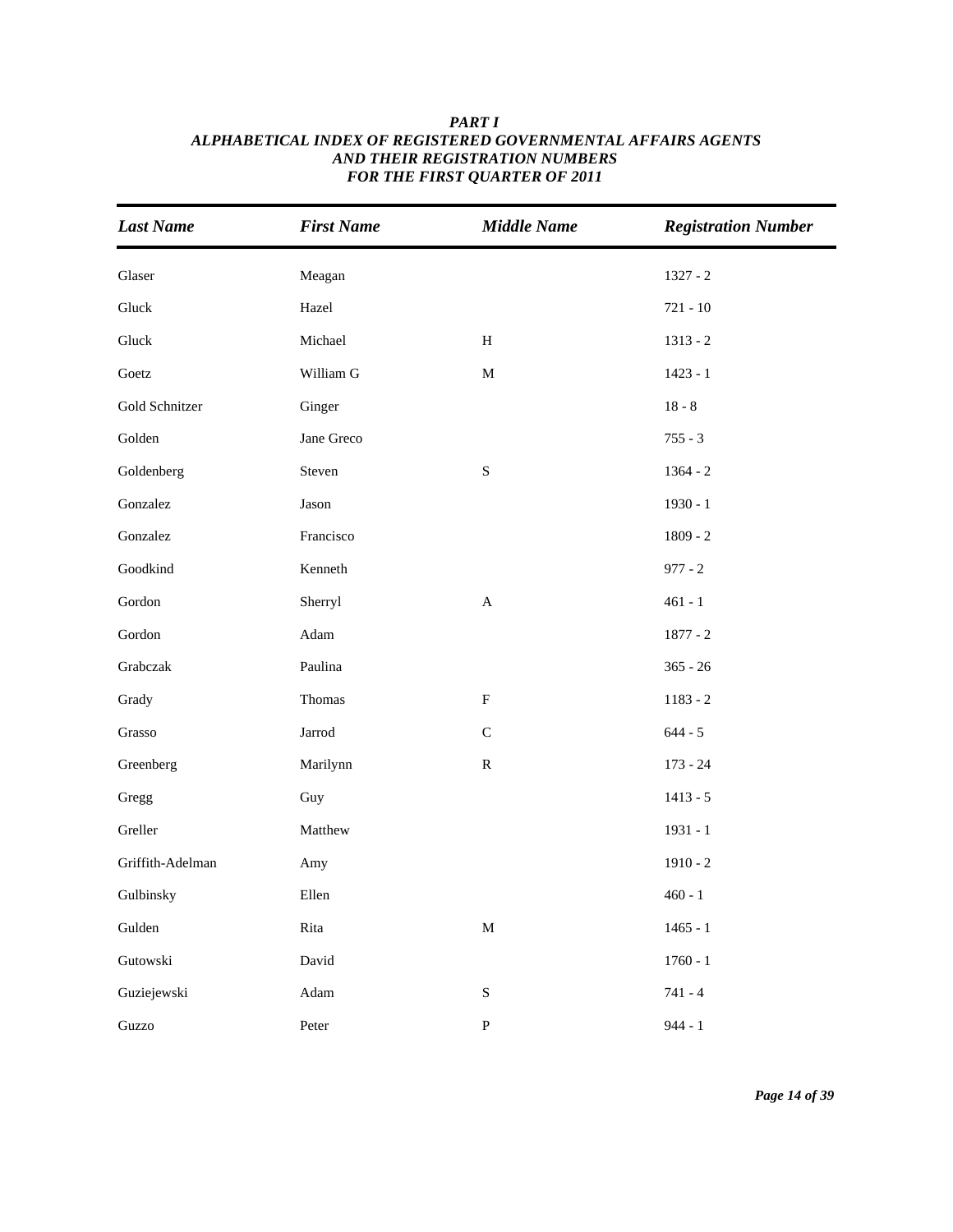| <b>Last Name</b> | <b>First Name</b> | <b>Middle Name</b> | <b>Registration Number</b> |
|------------------|-------------------|--------------------|----------------------------|
| Habbe            | Stephen           | $\mathbf A$        | $1394 - 1$                 |
| Hadley           | Sean              |                    | $18 - 24$                  |
| Halpin           | Matthew           | ${\bf S}$          | $433 - 17$                 |
| Halter           | Michael           |                    | $833 - 6$                  |
| Hamid            | Sarah             |                    | $1628 - 6$                 |
| Hamilton         | Deborah           |                    | $1484 - 1$                 |
| Hanley           | Peter             |                    | $1576 - 6$                 |
| Hansen           | Amy               |                    | $1642 - 3$                 |
| Harding          | Robert            | $\mathbf M$        | $1896 - 1$                 |
| Harkins          | Joanne            |                    | $53 - 12$                  |
| Harla            | William           |                    | $939 - 2$                  |
| Hart             | Kenneth           | $\mathbf T$        | $1075 - 1$                 |
| Hasser           | Victoria          |                    | $1222 - 11$                |
| Haytaian         | Peter             |                    | $1165 - 2$                 |
| Hazzouri         | Edward            | $\bf J$            | $1841 - 1$                 |
| Healey           | William           |                    | $800 - 7$                  |
| Hedge            | Marissa           |                    | $1872 - 2$                 |
| Heisler          | Jeanne            | $\mathbf M$        | $1110 - 2$                 |
| Henderson        | Scott             |                    | $1606 - 5$                 |
| Henn             | James             |                    | $1828 - 4$                 |
| Herkloz          | Jody              |                    | $721 - 18$                 |
| Herrmann         | Arthur            | ${\bf F}$          | $149 - 2$                  |
| Hibbs            | Lisa              |                    | $1235 - 2$                 |
| Hildreth         | Donna             |                    | $756 - 3$                  |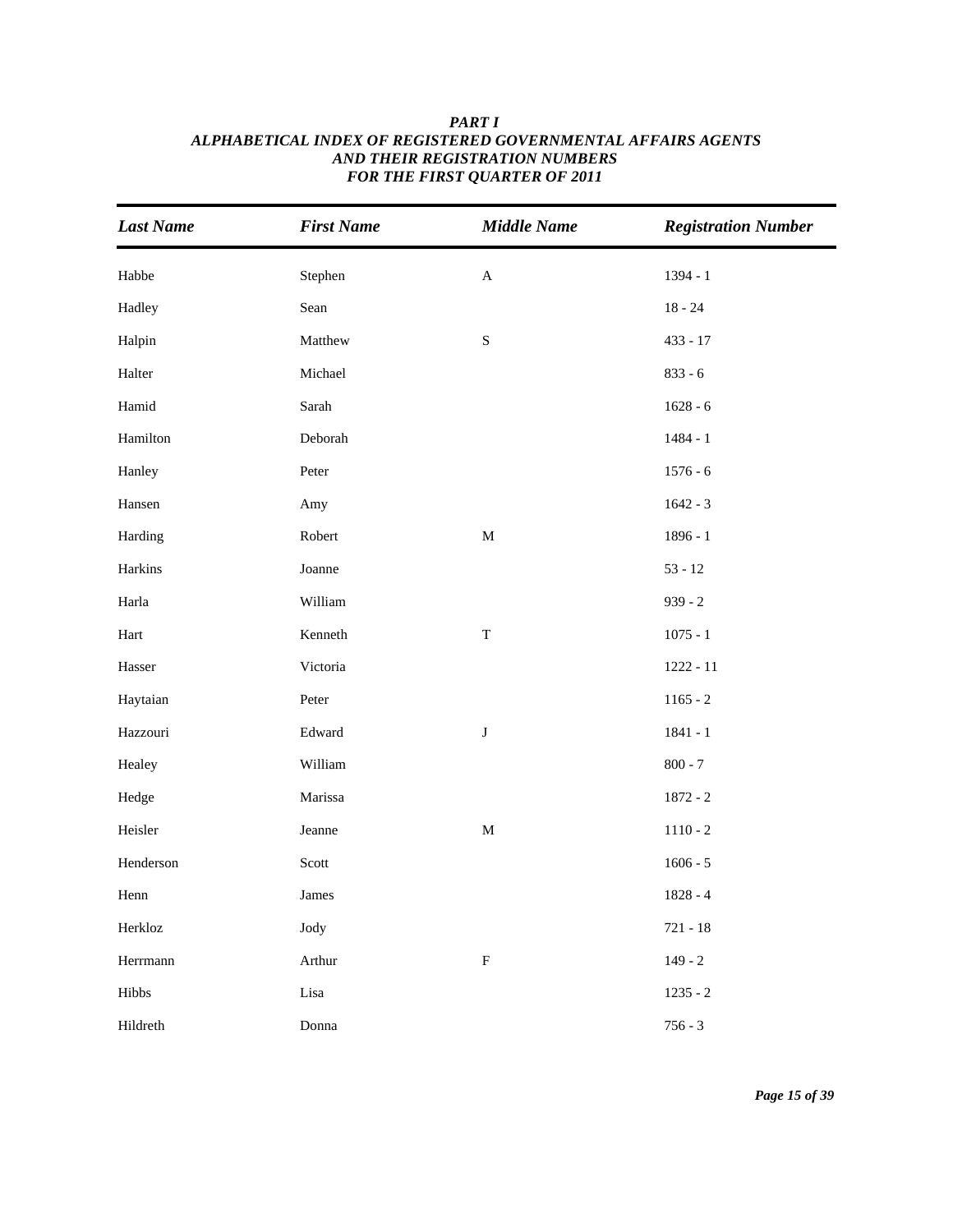| <b>Last Name</b>      | <b>First Name</b> | <b>Middle Name</b>        | <b>Registration Number</b> |
|-----------------------|-------------------|---------------------------|----------------------------|
| Hipp                  | Frederick         | $\mathbf L$               | $1640 - 1$                 |
| Hobbs                 | Kelly             |                           | $1820 - 1$                 |
| $Hodes$               | Harold            | $\mathbf L$               | $433 - 4$                  |
| Hoehn                 | Jennifer          |                           | $1702 - 1$                 |
| Holman                | Mark              |                           | 1929 - 1                   |
| Holman                | Julie             | $\boldsymbol{\mathsf{A}}$ | $209 - 3$                  |
| Holmes                | Aline             | $\mathbf M$               | $10 - 26$                  |
| Holt                  | Jonathan          | $\mathbf T$               | $229 - 1$                  |
| Holub                 | John              | ${\bf R}$                 | $354 - 3$                  |
| Hoover                | Daniel            |                           | $1925 - 1$                 |
| Hopkins               | Sean              | $\bf J$                   | $10 - 20$                  |
| $\operatorname{Horn}$ | Michael           | $\mathbf M$               | $1000 - 1$                 |
| Horton                | Dan               | $\bf J$                   | $1798 - 1$                 |
| Hosen                 | Beth              |                           | $1682 - 8$                 |
| Hoskins               | Anne              | ${\bf E}$                 | $1524 - 9$                 |
| Houser                | Michael           |                           | $1873 - 2$                 |
| Hower                 | Allison           |                           | 1943 - 2                   |
| Hritz                 | Douglas           |                           | $1735 - 4$                 |
| Hughes                | Richard           |                           | $1924 - 1$                 |
| Hughes                | Connie            |                           | $1847 - 1$                 |
| Hughes                | Scott             |                           | $1550 - 1$                 |
| Hunninghake           | Michael           |                           | $1546 - 3$                 |
| Ianni                 | Suzanne           |                           | $884 - 4$                  |
| Imus                  | Deirdre           |                           | 1399 - 5                   |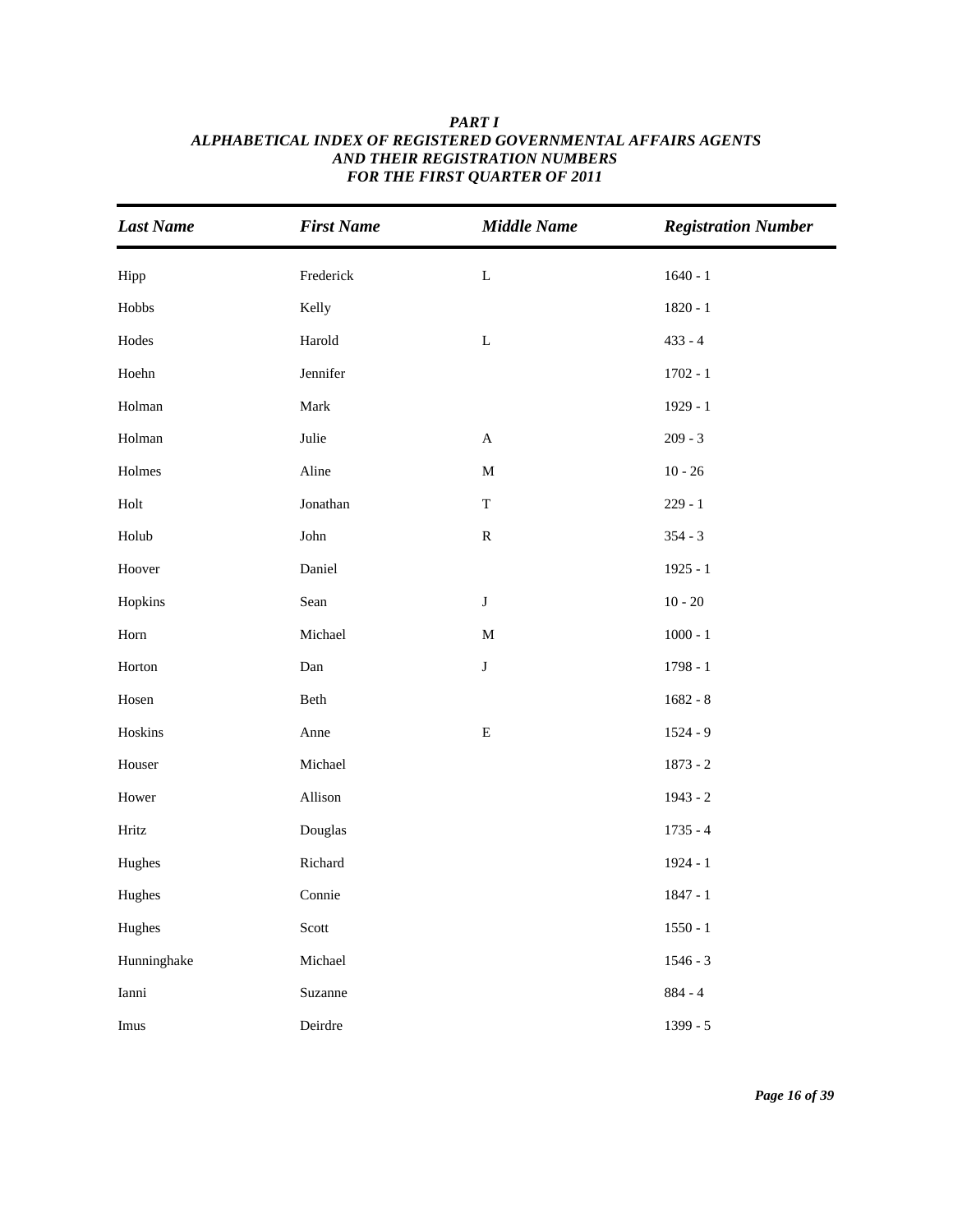| <b>Last Name</b> | <b>First Name</b> | <b>Middle Name</b>      | <b>Registration Number</b> |
|------------------|-------------------|-------------------------|----------------------------|
| Indyk            | ${\rm John}$      | $\ensuremath{\text{W}}$ | $280 - 8$                  |
| Inglesino        | ${\rm John}$      |                         | $1413 - 6$                 |
| Inglesino        | ${\rm John}$      |                         | $1901 - 2$                 |
| Irwin            | Joyce             |                         | $1604 - 1$                 |
| Isaacs           | Craig             |                         | $714 - 9$                  |
| Issenman         | Steve             |                         | $1305 - 6$                 |
| Izzo             | Ralph             |                         | 1524 - 12                  |
| Jablonski        | James             | $\mathbf A$             | $554 - 1$                  |
| Jackson          | Sean              |                         | $1538 - 1$                 |
| Jacob            | James             | $\mathbf M$             | $1756 - 2$                 |
| Jacobs           | Fred              |                         | $10 - 31$                  |
| Jaker            | Michele           |                         | 1493 - 3                   |
| Jenkins          | Curtis            | ${\bf G}$               | $1627 - 1$                 |
| Jennison         | Andrew            |                         | $964 - 10$                 |
| Jimenez          | Jay               |                         | $1766 - 1$                 |
| Johnson          | Richard           |                         | $1808 - 3$                 |
| Johnston         | Barbara           |                         | $1844 - 1$                 |
| Johnston         | Kelly             | ${\bf D}$               | 1482 - 1                   |
| ${\rm Johnston}$ | Douglas           |                         | $1222 - 1$                 |
| Jones            | Marie Jiacopello  |                         | $774 - 9$                  |
| Jones            | Robert            | $\, {\bf B}$            | $1600 - 1$                 |
| Jones            | LeRoy             |                         | $1054 - 21$                |
| Jones            | Christopher       |                         | $1313 - 6$                 |
| Josephson        | Paul              |                         | $1743 - 2$                 |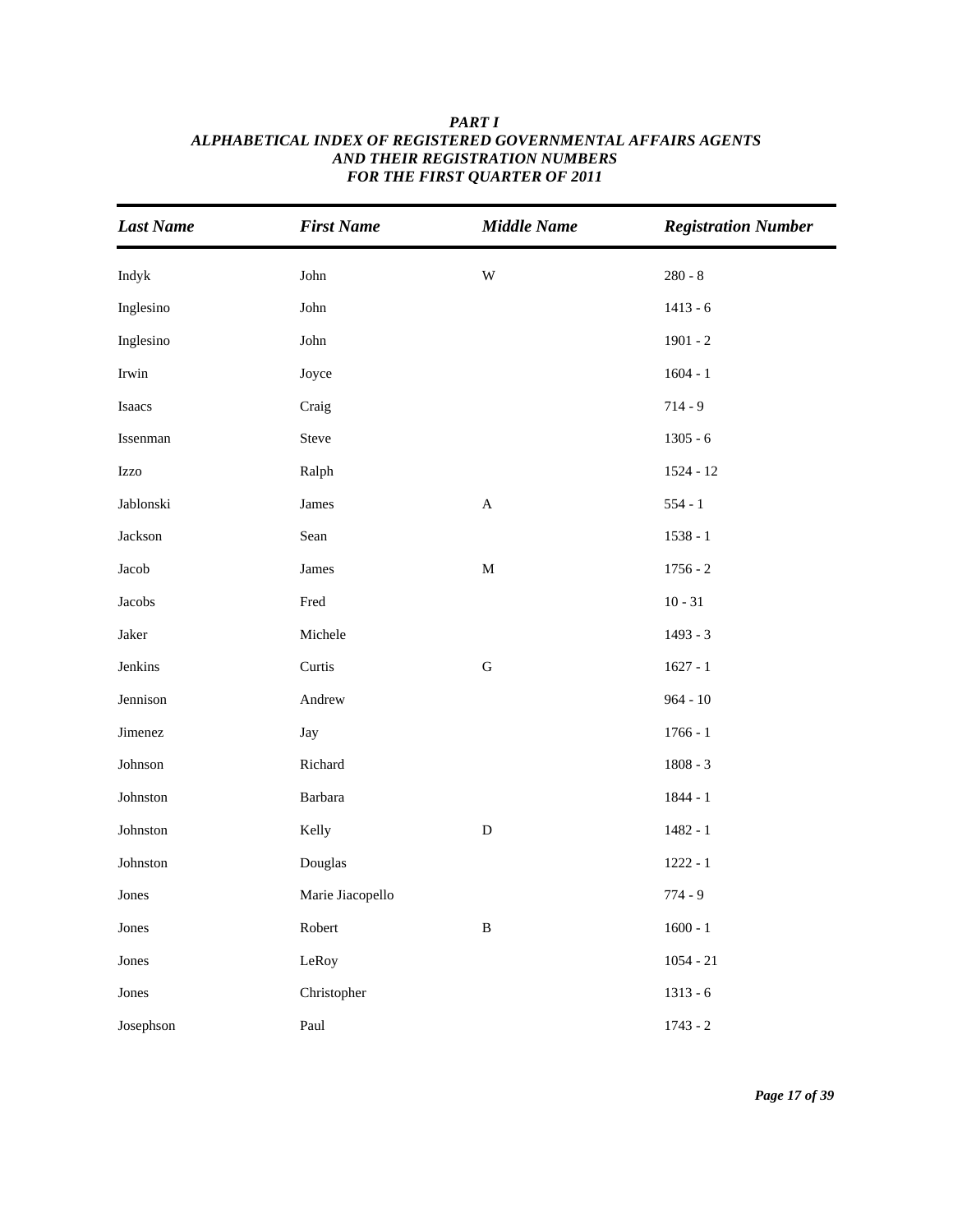| <b>Last Name</b> | <b>First Name</b> | <b>Middle Name</b> | <b>Registration Number</b> |
|------------------|-------------------|--------------------|----------------------------|
| Kamin            | C Richard         |                    | $721 - 20$                 |
| Kan              | Sarah             |                    | $1941 - 1$                 |
| Karp             | Stanley           |                    | $1213 - 8$                 |
| Karpa            | Zigmund           | $\mathbf A$        | $1616 - 2$                 |
| Karrenberg       | Matthew           | $\mathsf C$        | $939 - 20$                 |
| Kast             | Larry             | ${\bf P}$          | $1713 - 1$                 |
| Kaszerman        | Jeffrey           | $\mathbf T$        | $1270 - 1$                 |
| Katz             | Carol             | ${\bf R}$          | $1319 - 1$                 |
| Kaufman          | Adam              |                    | $1720 - 1$                 |
| Kean             | Eileen            |                    | $1479 - 3$                 |
| Keavney          | Margaret          | $\mathbf A$        | $1652 - 2$                 |
| Kelley           | Robert            | $\bf J$            | $714 - 5$                  |
| Kelly            | Sean              |                    | $1767 - 8$                 |
| Kelly            | <b>Brian</b>      |                    | $1859 - 1$                 |
| Kennedy          | James             |                    | $1625 - 1$                 |
| Kennedy          | Daniel            |                    | $1852 - 1$                 |
| Kennedy          | Patrick           |                    | $1743 - 3$                 |
| Kenny            | Sheila            |                    | 1899 - 1                   |
| Keshishian       | Barbara           |                    | $18 - 23$                  |
| Kessler          | Eric              | ${\bf S}$          | $1900 - 1$                 |
| Kettleson        | William           | J                  | $1461 - 1$                 |
| Keyes-Maloney    | Jennifer          |                    | $155 - 13$                 |
| Kikis            | Nicholas          |                    | $1750 - 1$                 |

Kinsell Margaret 1774 - 2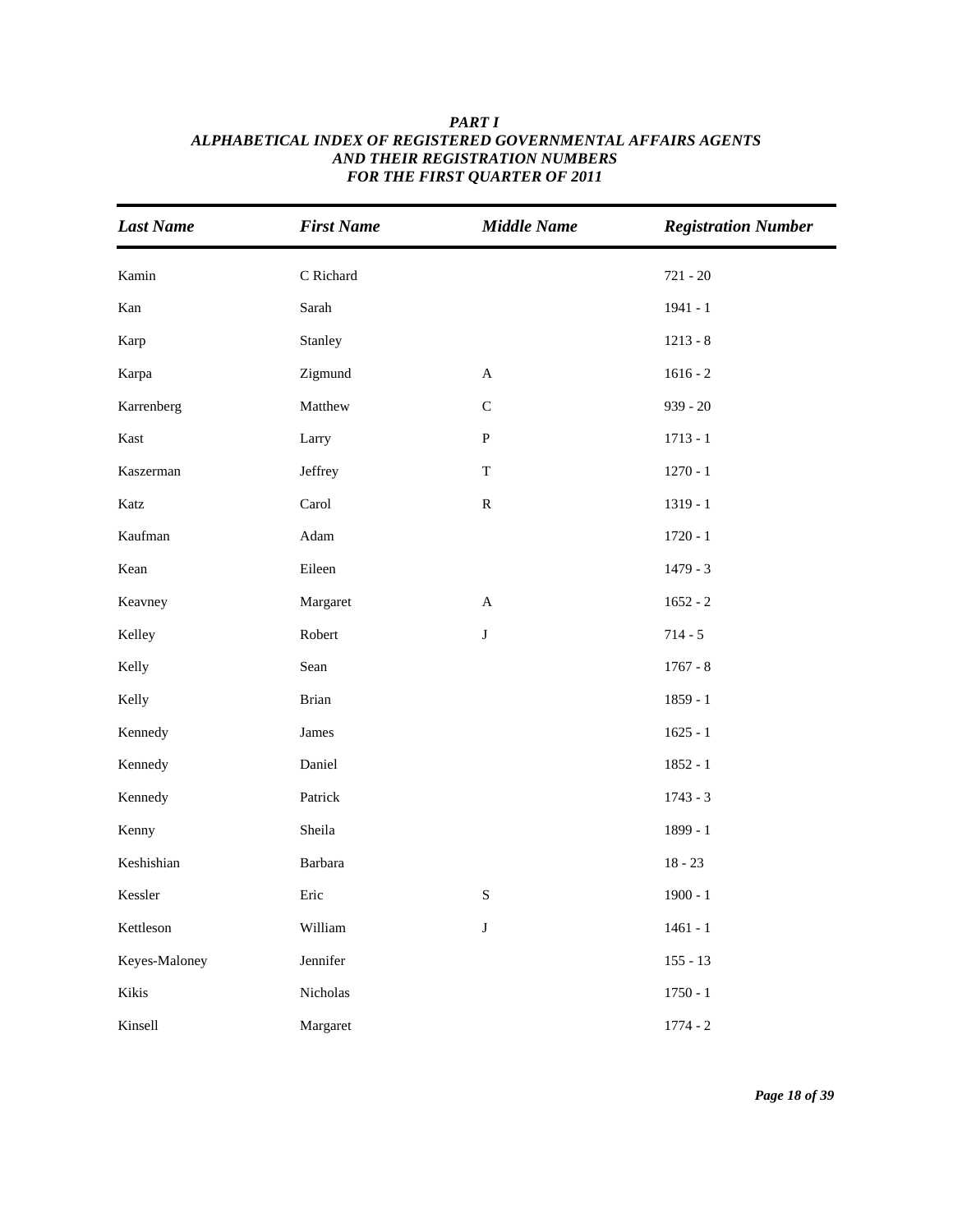| <b>Last Name</b> | <b>First Name</b> | <b>Middle Name</b>        | <b>Registration Number</b> |
|------------------|-------------------|---------------------------|----------------------------|
| Kinsella         | Kevin             | $\mathbf M$               | $939 - 26$                 |
| Kinsler          | Phyllis           |                           | $1668 - 1$                 |
| Kirschenbaum     | Liza              | $\mathbf M$               | $1465 - 2$                 |
| Kirschner        | Philip            |                           | $49 - 15$                  |
| Kocsis           | Jack              |                           | $665 - 7$                  |
| Koehn            | John              | $\ensuremath{\text{W}}$   | $1165 - 1$                 |
| Kohler           | John              | ${\bf D}$                 | $173 - 3$                  |
| Kolakowksi       | Jeffrey           |                           | $53 - 22$                  |
| Kolluri          | Kris              |                           | 1892 - 1                   |
| Kominsky         | Karen             |                           | 1938 - 1                   |
| Komjathy         | Aladar            | ${\bf G}$                 | $1479 - 1$                 |
| Kooper           | Jay               | $\mathbf L$               | $1526 - 1$                 |
| Kornett          | Michael           | $\mathbf T$               | $174 - 5$                  |
| Krengel          | Sharon            |                           | $1213 - 10$                |
| Krug             | Kirsten           |                           | $1657 - 1$                 |
| Kunka            | Jane              |                           | $1818 - 1$                 |
| LaBue            | Anthony           | $\boldsymbol{\mathrm{F}}$ | $939 - 27$                 |
| LaFayette        | Douglas           | $\bf J$                   | $1576 - 3$                 |
| Laird            | James             | $\mathbf L$               | $1401 - 1$                 |
| Lambe Jurow      | Margaret          |                           | $756 - 38$                 |
| Lane             | Jeffrey           |                           | $1915 - 1$                 |
| Lang             | Jeffrey           |                           | $1916 - 2$                 |
| Langer           | Jennifer          |                           | $1165 - 3$                 |
| Langevin         | Paul              | ${\bf R}$                 | $280 - 6$                  |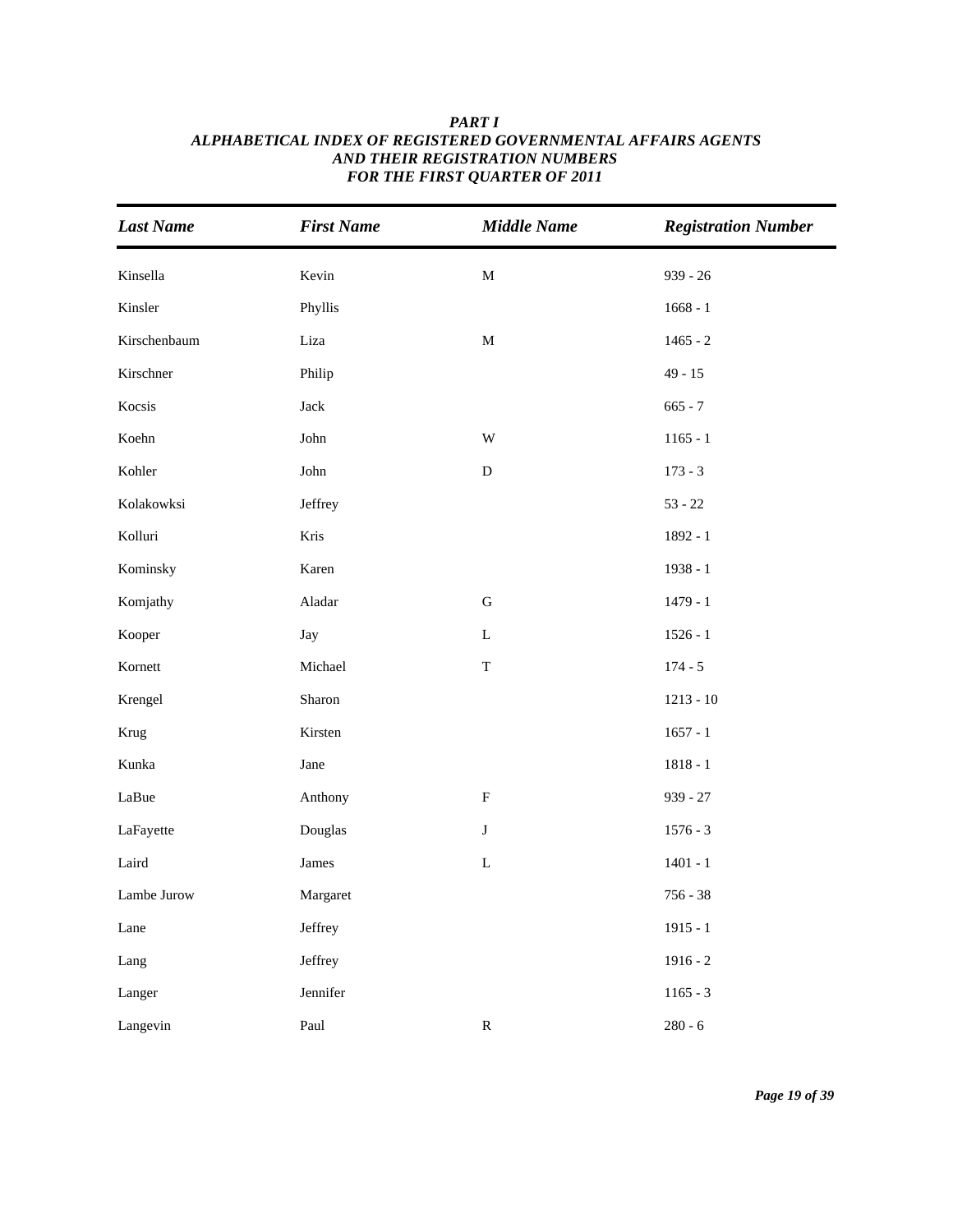| <b>Last Name</b> | <b>First Name</b> | <b>Middle Name</b> | <b>Registration Number</b> |
|------------------|-------------------|--------------------|----------------------------|
| Langrin          | Claudine          | $\mathbf M$        | $756 - 28$                 |
| Lanigan          | R Jeffrey         |                    | $721 - 17$                 |
| LaPlaca          | Gina              |                    | $285 - 5$                  |
| LaRossa          | Ralph             |                    | 1524 - 13                  |
| Larson           | Sy                |                    | $1222 - 7$                 |
| Lashley          | Terry             |                    | $1744 - 2$                 |
| Laskey           | James             | $\, {\rm H}$       | $532 - 2$                  |
| Lasky            | Marc              | $\, {\bf B}$       | $1506 - 3$                 |
| LaTourette       | Adele             |                    | $1734 - 1$                 |
| Laurenti         | Shawn Kathryn     |                    | $1771 - 1$                 |
| Lawlor           | Margaret          |                    | $1853 - 1$                 |
| Layton           | William           | $\mathbf F$        | $1741 - 3$                 |
| Lazarus          | David             | ${\bf P}$          | $1513 - 3$                 |
| Lazarus          | Wendy             |                    | $1348 - 3$                 |
| Lefkowitz        | Barry             |                    | $337 - 1$                  |
| Leitgeb          | Charles           |                    | $1277 - 2$                 |
| Len              | Christopher       |                    | $1761 - 4$                 |
| Leone            | Claudine          | M                  | $1754 - 1$                 |
| Lettman          | Theresa           |                    | $1546 - 4$                 |
| Leung            | George            |                    | $1656 - 5$                 |
| Levari           | Henry             | $\bf K$            | $1453 - 1$                 |
| Levenson         | Lloyd             | $\mathbf D$        | $1510 - 1$                 |
| Levesque         | Richard           |                    | $1540 - 5$                 |
| Levine           | Craig             |                    | $1795 - 4$                 |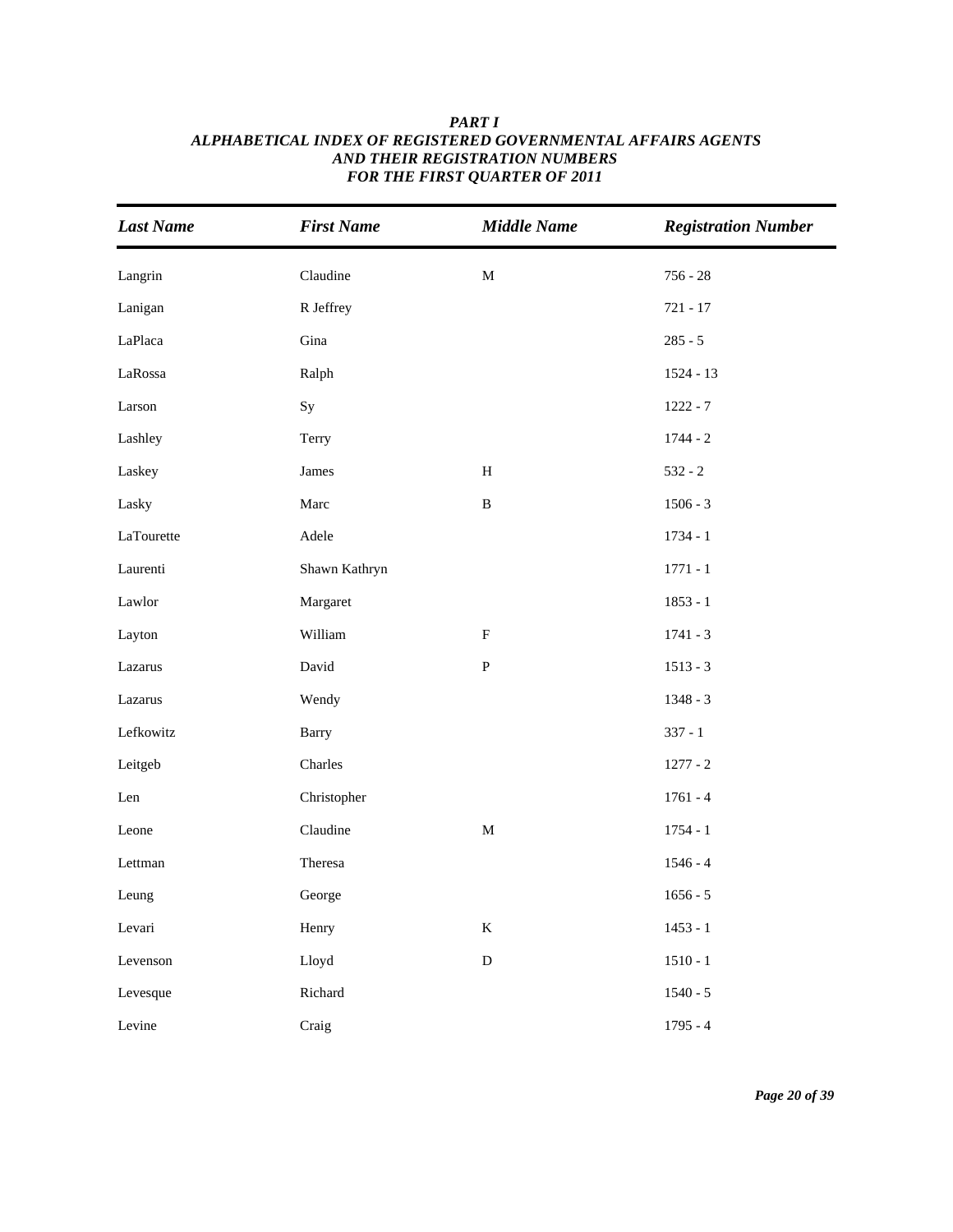| <b>Last Name</b>       | <b>First Name</b> | <b>Middle Name</b>        | <b>Registration Number</b> |
|------------------------|-------------------|---------------------------|----------------------------|
| Levine                 | Lisa              | ${\bf R}$                 | $1192 - 4$                 |
| Levy                   | E Robert          |                           | $166 - 2$                  |
| Lewis                  | Larry             |                           | 1832 - 1                   |
| Leyman                 | John              |                           | $863 - 11$                 |
| LiCausi                | Kay Elizabeth     |                           | $1782 - 1$                 |
| Liebman                | Evelyn            |                           | $1645 - 3$                 |
| $\operatorname{Lillo}$ | Peter             | $\bf J$                   | $1540 - 1$                 |
| Linde                  | Tamara            |                           | $1524 - 15$                |
| Lindner                | Anne              |                           | $1917 - 1$                 |
| Litten                 | <b>Brian</b>      |                           | $1884 - 1$                 |
| Litten                 | Elizabeth         | ${\bf G}$                 | $1364 - 1$                 |
| Little                 | Robert            |                           | $461 - 3$                  |
| Livingston             | Mitchell          | $\boldsymbol{\mathsf{A}}$ | $692 - 6$                  |
| Livolsi                | <b>Bartley</b>    |                           | $1656 - 7$                 |
| Lloyd                  | Richard           | $\ensuremath{\text{W}}$   | $1497 - 1$                 |
| Long                   | Douglas           |                           | $1835 - 1$                 |
| Longo                  | Mark              |                           | $1178 - 1$                 |
| LoPresti               | Nichole           |                           | $1284 - 7$                 |
| Lott                   | James             | $\mathbf L$               | $173 - 27$                 |
| Lowenkron              | Ruth              |                           | $1213 - 7$                 |
| Luchkiw                | Michael           | ${\bf G}$                 | $939 - 21$                 |
| Luciani                | Robert            | $\mathbf A$               | $1630 - 1$                 |
| ${\rm Luhn}$           | Theresa           |                           | $1213 - 9$                 |
| Lykins                 | Deana             |                           | $1277 - 4$                 |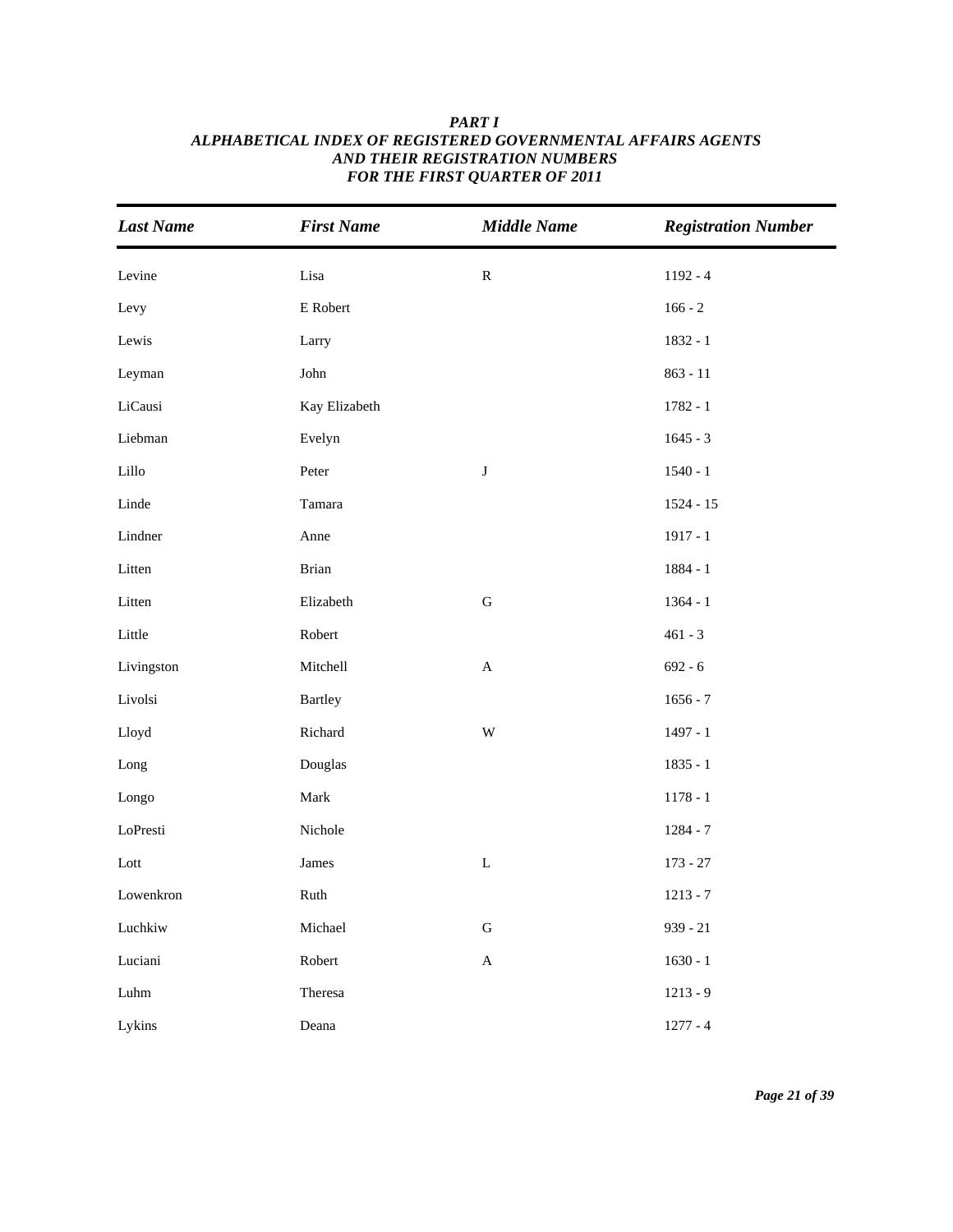| <b>Last Name</b> | <b>First Name</b> | <b>Middle Name</b>      | <b>Registration Number</b> |
|------------------|-------------------|-------------------------|----------------------------|
| Lykins           | Chance            |                         | $1540 - 4$                 |
| Lynch            | Beverly           | $\bf J$                 | $1259 - 1$                 |
| Lynch            | William           |                         | 1492 - 1                   |
| Lynott           | Kevin             |                         | $1472 - 1$                 |
| Mackey           | Scot              |                         | $721 - 4$                  |
| Macysyn          | Curtis            | ${\bf S}$               | $1235 - 1$                 |
| Madaras          | Kathleen          | ${\bf R}$               | $85 - 5$                   |
| Madeam           | Ava Marie         |                         | $1664 - 3$                 |
| Madrazo          | Paul              |                         | $1914 - 1$                 |
| Maer             | William           | $\bf J$                 | $433 - 18$                 |
| Mailander        | Edward            |                         | $863 - 20$                 |
| Maione           | Vincent           |                         | $1567 - 3$                 |
| Maloney          | Michael           | $\bf K$                 | $1186 - 2$                 |
| Manger           | Joseph            |                         | $863 - 12$                 |
| Manning          | Claire            |                         | $1668 - 2$                 |
| Mans             | Deborah           |                         | $1761 - 3$                 |
| Marco            | Dennis            | $\mathbf F$             | $1618 - 1$                 |
| Marcus           | Alan              | $\mathsf C$             | $75 - 1$                   |
| Marks            | Lee               |                         | $1777 - 1$                 |
| Marsh            | Patrick           |                         | $1791 - 1$                 |
| Marshall         | Robert            |                         | $1879 - 1$                 |
| Martin           | Timothy           |                         | $721 - 8$                  |
| Martin           | Clark             | $\ensuremath{\text{W}}$ | $721 - 1$                  |
| Martins          | Eric              | ${\bf E}$               | $1310 - 2$                 |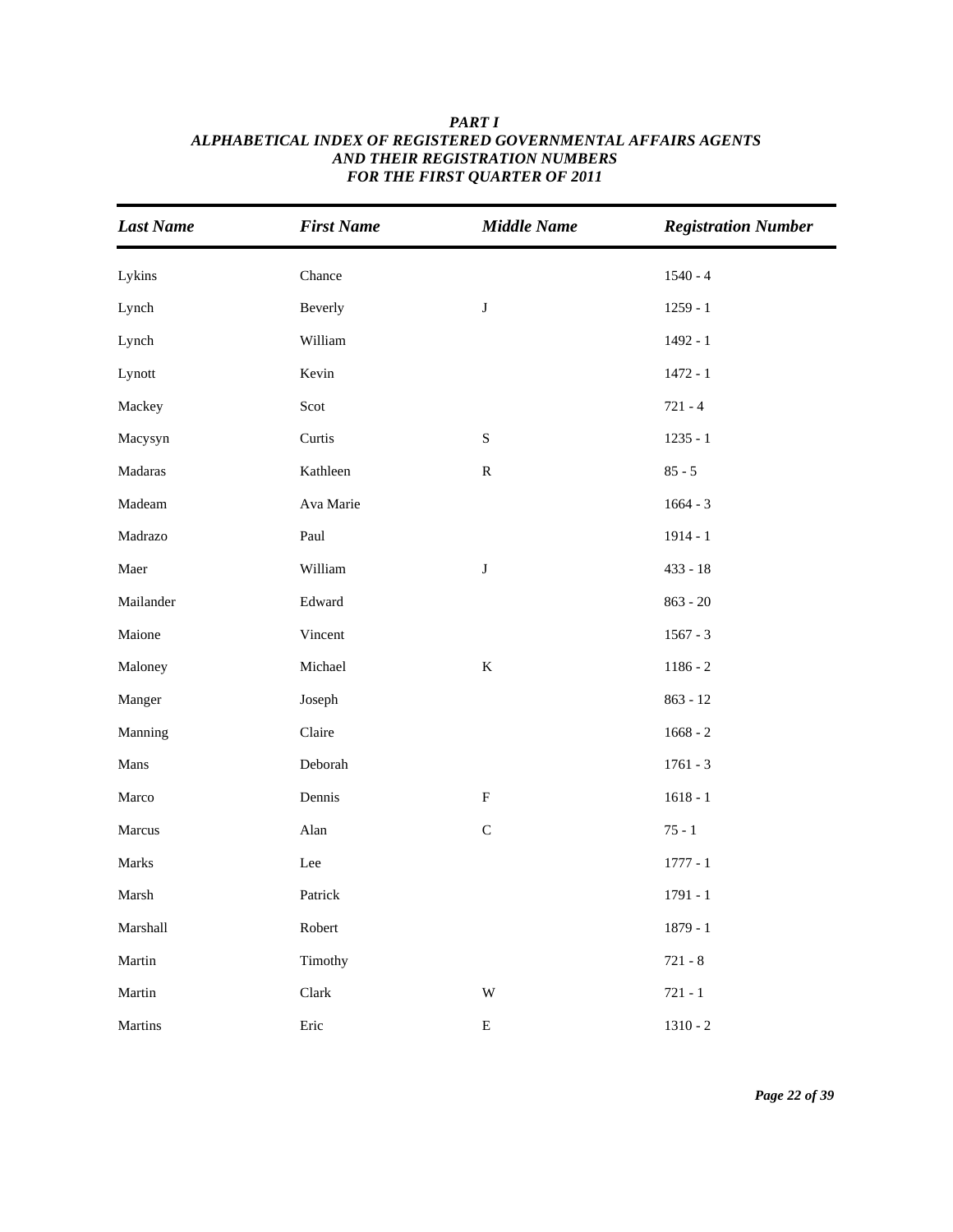| <b>Last Name</b> | <b>First Name</b> | <b>Middle Name</b>      | <b>Registration Number</b> |
|------------------|-------------------|-------------------------|----------------------------|
| Martone          | Edward            |                         | $1150 - 1$                 |
| Mason            | Elizabeth         |                         | $1600 - 3$                 |
| Matacera         | Paul              |                         | $721 - 5$                  |
| Mateo            | Kristin           | $\mathbf{A}$            | $756 - 12$                 |
| Matias           | Nina              |                         | $1629 - 6$                 |
| Matin            | Scott             |                         | $1652 - 3$                 |
| Matos            | David             | $\mathbf{A}$            | $1695 - 1$                 |
| Matsen           | Sandra            | $\mathbf L$             | $1164 - 2$                 |
| Maurice          | Arthur            |                         | $1284 - 5$                 |
| Mawhinney        | Joseph            | W                       | $1321 - 3$                 |
| May              | Robert            | $\mathsf C$             | $52 - 1$                   |
| Mayer            | David             |                         | $1824 - 1$                 |
| McAuley          | John              |                         | $1682 - 9$                 |
| McAuliffe        | Cullen            |                         | $1413 - 3$                 |
| McCabe           | Kevin             | ${\bf P}$               | $1318 - 2$                 |
| McCabe           | W Michael         |                         | $1687 - 1$                 |
| McCarthy         | David             | $\bf J$                 | $1787 - 4$                 |
| McCloskey        | Donald            | $\mathbf M$             | $1524 - 5$                 |
| McConnell        | Barbara           | $\ensuremath{\text{W}}$ | $910 - 1$                  |
| McDermott        | <b>Bartley</b>    | ${\bf E}$               | $1576 - 4$                 |
| McDonough        | Timothy           | $\mathsf C$             | $1522 - 1$                 |
| McGeown          | Chris             |                         | $1873 - 4$                 |
| McGiffert        | Elizabeth         |                         | $1236 - 3$                 |
| McGlinn          | Michael           |                         | $1942 - 1$                 |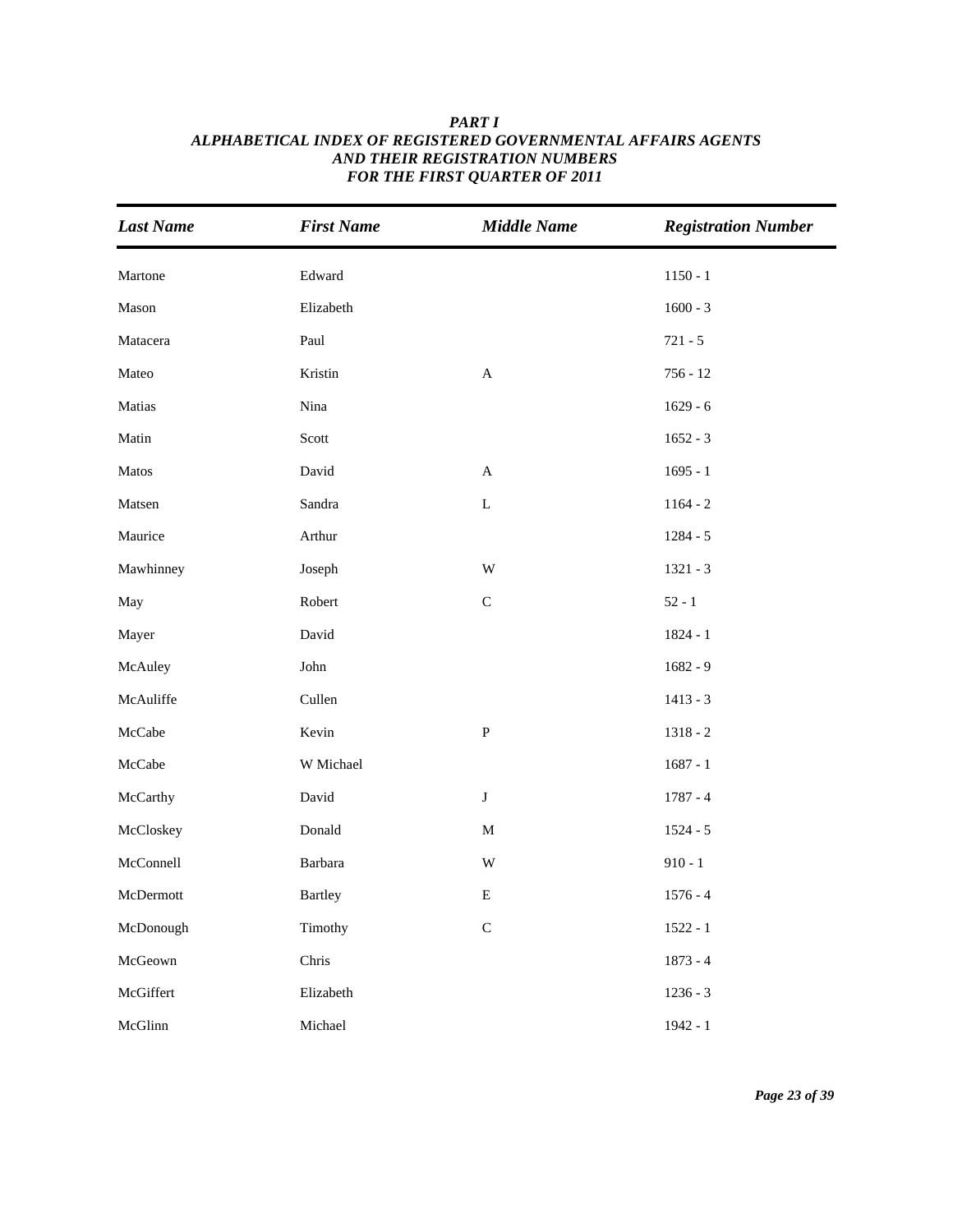| <b>Last Name</b> | <b>First Name</b> | <b>Middle Name</b>        | <b>Registration Number</b> |
|------------------|-------------------|---------------------------|----------------------------|
| McGlynn          | Edward            | ${\bf R}$                 | $1473 - 1$                 |
| McGuinness       | Michael           | ${\bf G}$                 | $1086 - 1$                 |
| McGuire          | Patricia          | ${\bf E}$                 | $365 - 23$                 |
| McKeever         | Elizabeth         |                           | $1767 - 9$                 |
| McKinney Jr      | John              | $\boldsymbol{\mathsf{A}}$ | $1666 - 3$                 |
| McLallen         | Sarah             |                           | $1455 - 3$                 |
| McManus-Smith    | Mary              | $\mathbf M$               | $756 - 30$                 |
| McMillin         | David             | ${\bf G}$                 | $756 - 15$                 |
| McNamara         | Joseph            | $\boldsymbol{\mathsf{A}}$ | $1130 - 1$                 |
| McSparren        | Robert            | ${\bf L}$                 | $341 - 2$                  |
| McWeeney         | John              | ${\bf E}$                 | $33 - 6$                   |
| Meehan           | Chris             |                           | 1889 - 1                   |
| Meehan           | Robert            |                           | $863 - 13$                 |
| Megna            | William           | ${\bf F}$                 | $1769 - 1$                 |
| Meisel           | Arthur Carl       |                           | $1159 - 4$                 |
| Mejia            | Analilia          |                           | $1476 - 4$                 |
| Menas            | Nicholas          |                           | $1510 - 2$                 |
| Menning          | Dave              |                           | $714 - 6$                  |
| Meo              | Christina         |                           | $1781 - 3$                 |
| Mercurio         | Arthur            |                           | $1115 - 1$                 |
| Meyer            | Linda             |                           | $1177 - 4$                 |
| Meyer            | James             | ${\bf C}$                 | $173 - 26$                 |
| Michael          | Guy               | ${\bf S}$                 | $1294 - 1$                 |
| Michaels         | Jeffrey           | $\mathbf T$               | $1882 - 1$                 |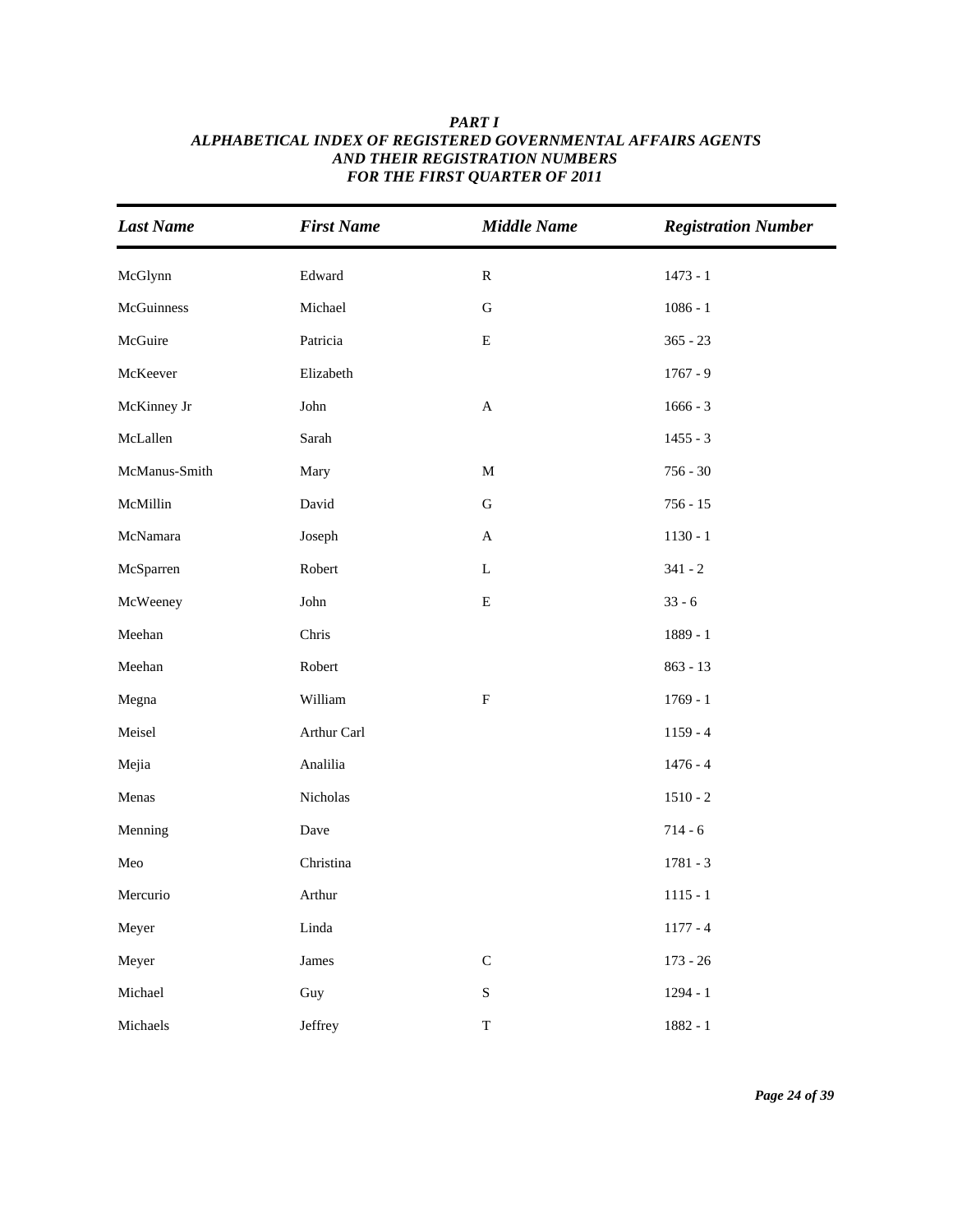| <b>Last Name</b> | <b>First Name</b> | <b>Middle Name</b> | <b>Registration Number</b> |
|------------------|-------------------|--------------------|----------------------------|
| Michielli        | Susan             |                    | $1574 - 1$                 |
| Mihelic          | Frederick         | $\bf J$            | $191 - 1$                  |
| Miletti          | John              |                    | $1826 - 1$                 |
| Miller           | Dawn              | $\bf K$            | $756 - 20$                 |
| Miller           | Melville          | ${\bf D}$          | $756 - 1$                  |
| Minniear         | Randy             | $\bf J$            | $10 - 19$                  |
| Mintz            | Robert            |                    | $1000 - 3$                 |
| Mitchell         | Alison            |                    | $1642 - 5$                 |
| Molloy           | Russ              |                    | $1309 - 1$                 |
| Molnar           | Michael           |                    | $1519 - 4$                 |
| Monaco           | Kevin             |                    | $1587 - 1$                 |
| Montellione      | Robert            | $\mathbf F$        | $1628 - 3$                 |
| Montgomery       | Carleton          |                    | $1546 - 1$                 |
| Mooij            | Kelly             |                    | $1544 - 2$                 |
| Moran            | Jon               | ${\bf R}$          | $30 - 3$                   |
| Morizio          | Sharon            |                    | $1519 - 6$                 |
| Morris           | Gabriella         | ${\bf E}$          | $1629 - 2$                 |
| Morrison         | Marian            | ${\bf E}$          | $1156 - 2$                 |
| Mortimer         | David             | $\mathbf M$        | $1485 - 1$                 |
| Mottese          | Lorelei           | ${\bf N}$          | $815 - 2$                  |
| Moulin           | Edward            |                    | $1694 - 1$                 |
| Mount            | Edward            | $\bf J$            | $433 - 20$                 |
| Mroz             | Richard           | ${\bf S}$          | $1528 - 1$                 |
| Muir             | C Scott           |                    | $1329 - 1$                 |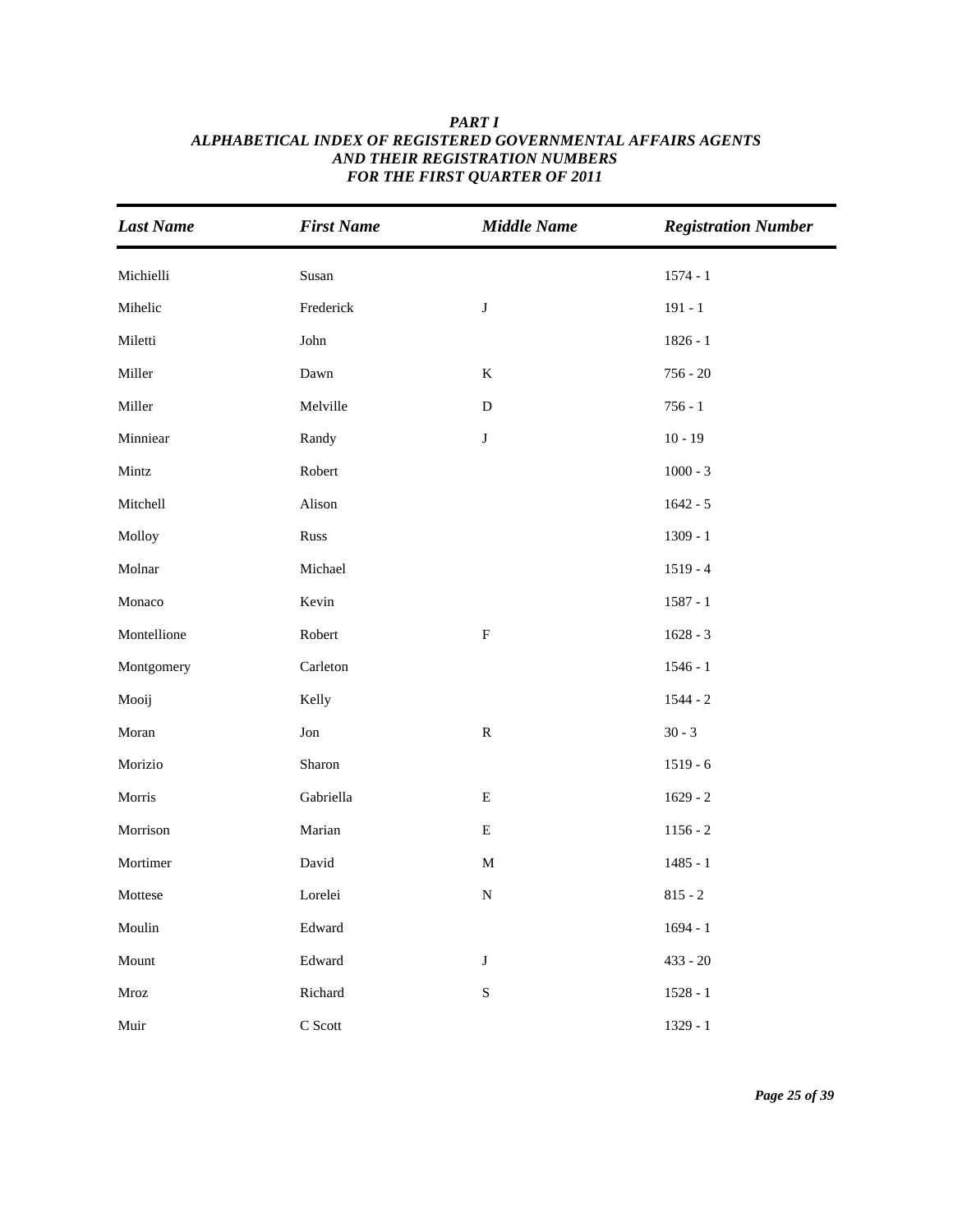| <b>Last Name</b> | <b>First Name</b> | <b>Middle Name</b>        | <b>Registration Number</b> |
|------------------|-------------------|---------------------------|----------------------------|
| Mukherji         | Raj               |                           | $1413 - 2$                 |
| Mulhern          | John              | ${\bf P}$                 | $1891 - 1$                 |
| Mulroy           | Gene              |                           | $1781 - 1$                 |
| Murphy           | James             | $\mathbf T$               | $1631 - 1$                 |
| Murphy           | Michael           |                           | $1413 - 1$                 |
| Murray           | William           | ${\bf P}$                 | $551 - 36$                 |
| Murray           | Dennis            | $\mathbf M$               | $1627 - 2$                 |
| Myers            | Thomas            |                           | $1519 - 5$                 |
| Myers            | Patricia          |                           | $756 - 31$                 |
| Nelson           | Brian             | $\mathbf M$               | $1897 - 1$                 |
| Neville          | Daniel            | $\bf J$                   | $845 - 6$                  |
| Nieves           | Maria             |                           | $1873 - 5$                 |
| Nix              | Jennifer          |                           | $1676 - 2$                 |
| Nixon            | Robert            | $\boldsymbol{\mathsf{A}}$ | $1878 - 1$                 |
| Nixon            | Robert            | $\boldsymbol{\mathsf{A}}$ | $1861 - 1$                 |
| Nolan            | Cliff             | ${\bf P}$                 | 1392 - 1                   |
| Norcross         | Philip            | $\mathbf A$               | 1882 - 2                   |
| Norcross         | Philip            | $\boldsymbol{\mathsf{A}}$ | $1286 - 2$                 |
| Norcross         | David             | $\mathbf A$               | $413 - 1$                  |
| Nowacki          | Craig             |                           | $1466 - 1$                 |
| Nowak            | Lynn              |                           | $1618 - 9$                 |
| Nugent           | Kathleen          |                           | $1908 - 1$                 |
| O'Connell        | Michael Patrick   |                           | $1192 - 3$                 |
| O'Connell        | Daniel            | $\bf J$                   | $1038 - 1$                 |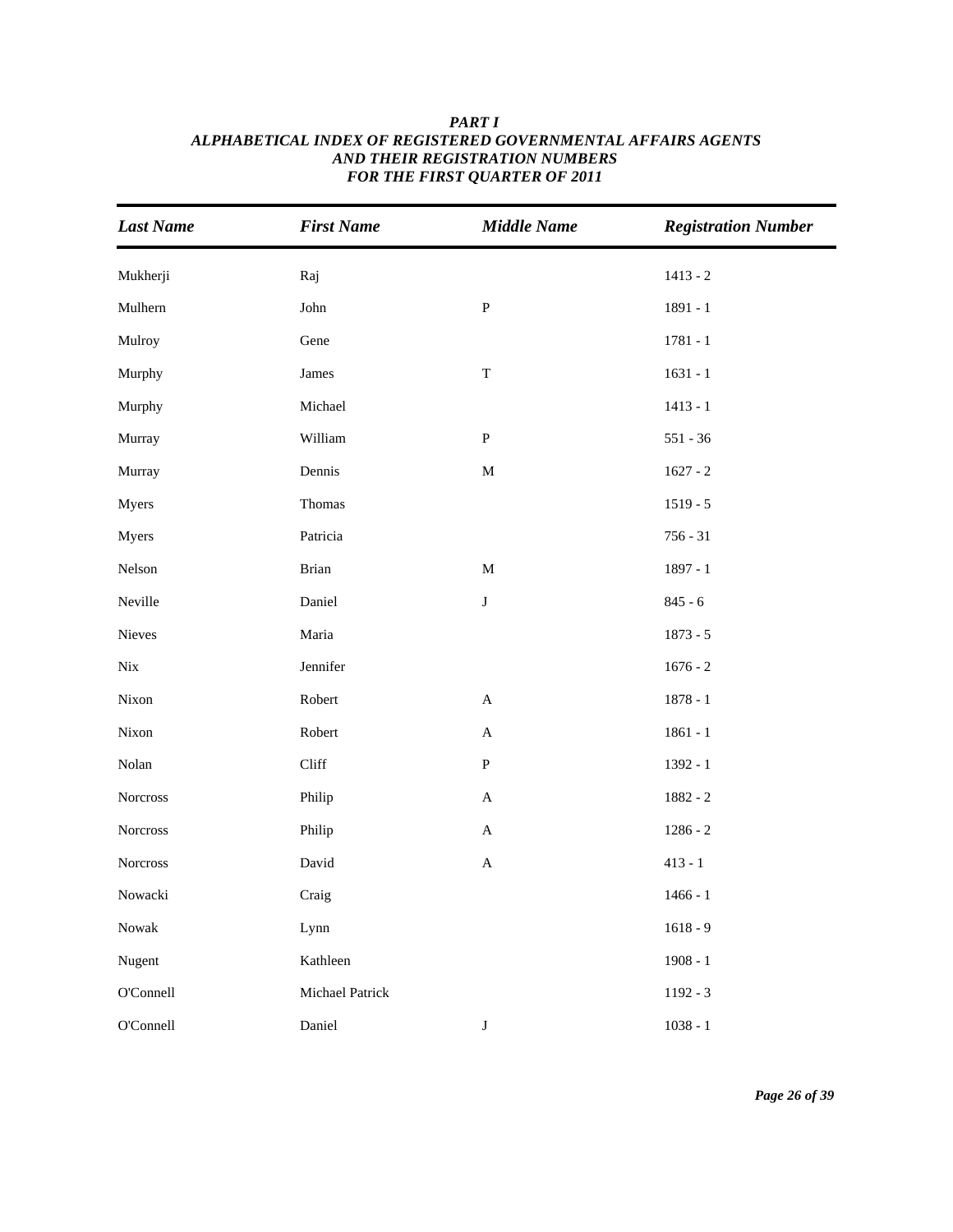| <b>Last Name</b> | <b>First Name</b> | <b>Middle Name</b> | <b>Registration Number</b> |
|------------------|-------------------|--------------------|----------------------------|
| O'Gara           | Paul              |                    | $26 - 10$                  |
| O'Hara           | Lorna             | $\mathbf D$        | $365 - 20$                 |
| <b>O'Malley</b>  | Mary              | $\, {\bf P}$       | $1629 - 3$                 |
| O'Neil           | Thomas            | $\mathbf V$        | $75 - 2$                   |
| O'Reilly         | Patrick           | $\, {\bf B}$       | $1938 - 2$                 |
| Orlando          | Corinne           |                    | $1419 - 4$                 |
| Orlando          | Eric              | $\mathbf J$        | $1720 - 2$                 |
| Orlando          | Jason             |                    | $1413 - 4$                 |
| O'Rourke         | Mark              |                    | $1827 - 1$                 |
| O'Shea           | Alan              | ${\bf P}$          | $92 - 2$                   |
| O'Sullivan       | Kevin             |                    | $1868 - 1$                 |
| Otersen          | Jeanne            |                    | $1498 - 1$                 |
| Papi             | Amy               | ${\bf G}$          | $944 - 3$                  |
| Paranicas        | Dean              |                    | $1305 - 10$                |
| Parascandola     | Gillian           |                    | $1629 - 10$                |
| Parlavecchio     | Michael           |                    | $1767 - 10$                |
| Pascale          | Connie            |                    | $756 - 14$                 |
| Pascrell         | William           | $\bf J$            | $365 - 9$                  |
| Pascrell         | David             | J                  | $1287 - 1$                 |
| Patnaude         | Suzanne           |                    | 1934 - 1                   |
| Pavlovsky        | Alexander         |                    | $1852 - 7$                 |
| Pearlman         | Stephen           |                    | $1901 - 1$                 |
| Pedersen         | Roger             | ${\bf E}$          | $1567 - 1$                 |
| Peene            | Ryan              |                    | $721 - 26$                 |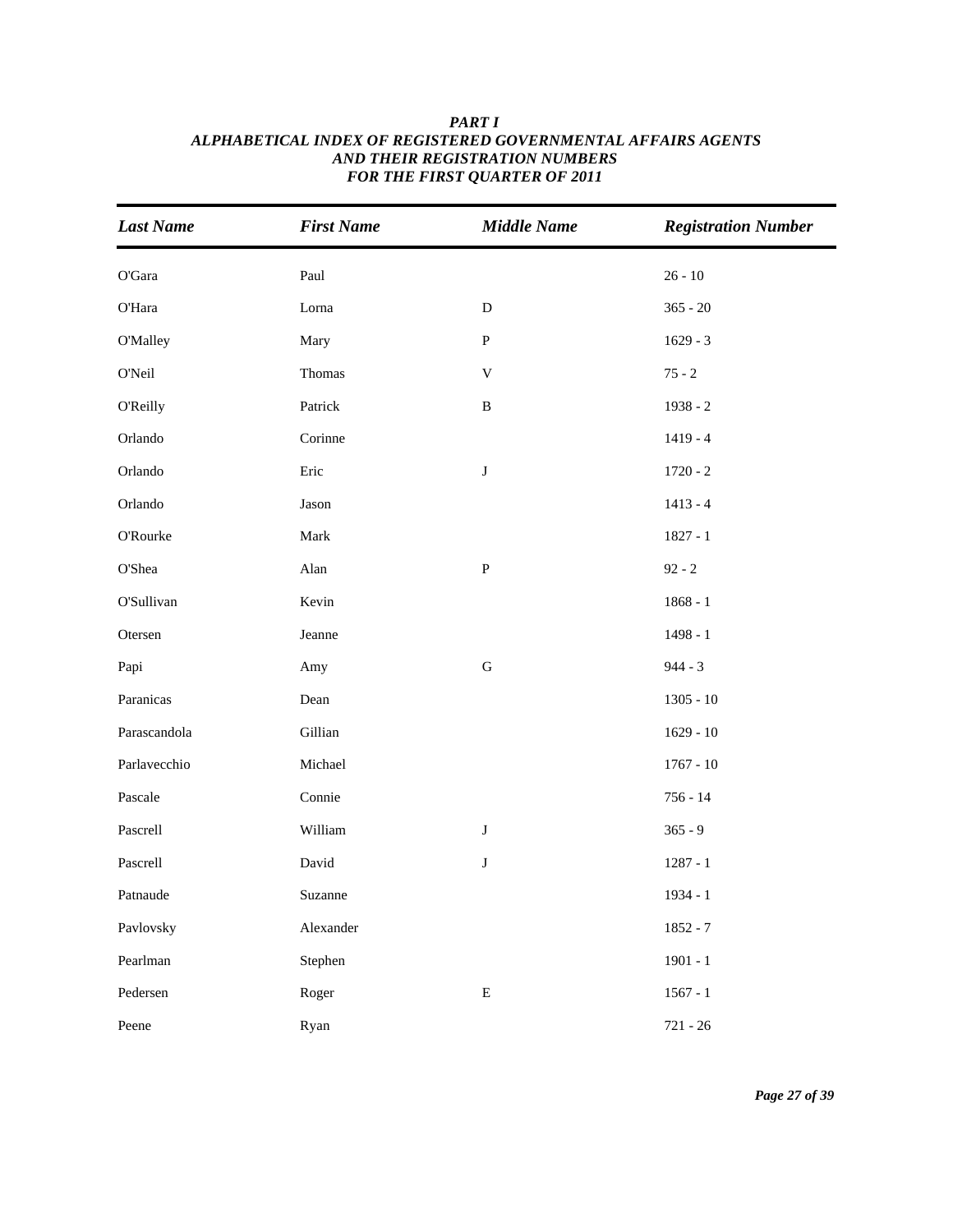| <b>Last Name</b> | <b>First Name</b> | <b>Middle Name</b>        | <b>Registration Number</b> |
|------------------|-------------------|---------------------------|----------------------------|
| Pellecchia       | John              | $\mathbf M$               | $173 - 1$                  |
| Pence            | Anna              |                           | $1301 - 3$                 |
| Penza            | Samuel            | ${\bf F}$                 | $1494 - 1$                 |
| Peppard          | Mary Ellen        |                           | $19 - 15$                  |
| Peppard          | Brendan           |                           | $1778 - 1$                 |
| Perera           | Suresh            |                           | $1874 - 9$                 |
| Perez            | Arlene Quinones   |                           | $1413 - 7$                 |
| Perry            | David             |                           | $863 - 15$                 |
| Pester           | Marc              |                           | $1626 - 3$                 |
| Peterson         | Carl              | $\boldsymbol{A}$          | $1519 - 2$                 |
| Pezzuti          | Robert            |                           | $1508 - 3$                 |
| Pfeffer          | Francine          |                           | $18 - 18$                  |
| Pflug            | Kevin             |                           | $1551 - 5$                 |
| Picco            | Steven            | $\bf J$                   | $1759 - 2$                 |
| Pierce           | Jean              |                           | 1498 - 2                   |
| Pignatelli       | Sam               | $\boldsymbol{\mathsf{A}}$ | $833 - 7$                  |
| Pillion          | Kieran            | $\mathbf E$               | $1321 - 1$                 |
| Pinkin           | Nancy             |                           | $721 - 19$                 |
| Pisauro          | Michael           | $\mathbf L$               | $1393 - 1$                 |
| Piscitelli       | Evan              |                           | $845 - 7$                  |
| Pitz             | Lisa              |                           | $1734 - 2$                 |
| Pizzutillo       | Anthony           | ${\bf E}$                 | $1607 - 2$                 |
| Placa            | Douglas           |                           | $1928 - 1$                 |
| Plaza            | Virginia          |                           | $1113 - 1$                 |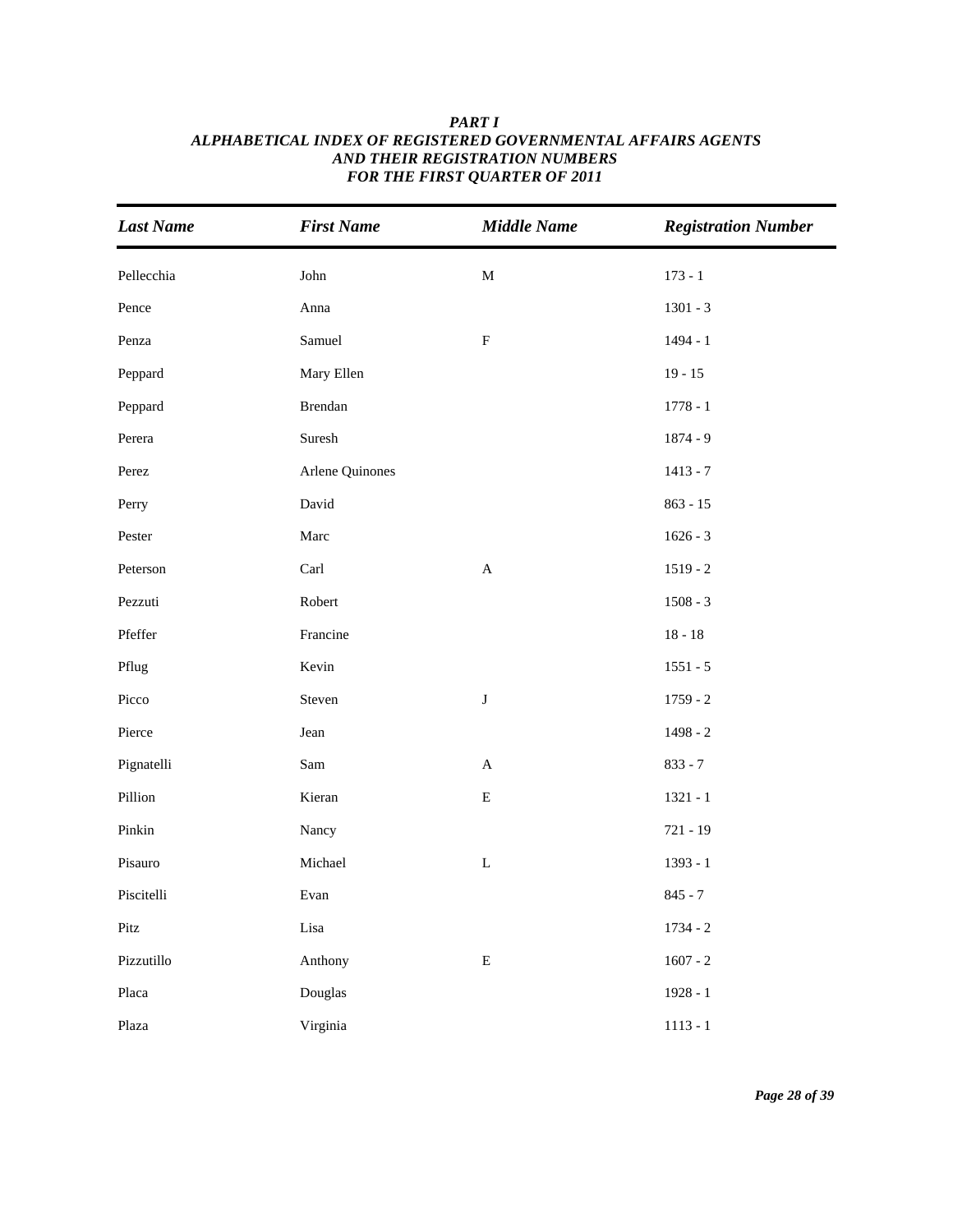| <b>Last Name</b> | <b>First Name</b> | <b>Middle Name</b> | <b>Registration Number</b> |
|------------------|-------------------|--------------------|----------------------------|
| Polacek          | Deborah           |                    | $1643 - 1$                 |
| Polakowski       | Robert            | $\bf J$            | $304 - 1$                  |
| Presser          | Sheldon           |                    | $797 - 9$                  |
| Price Abrams     | Lori              |                    | $551 - 49$                 |
| Pringle          | Kenneth           |                    | $1192 - 5$                 |
| Pydyszewski      | ${\rm John}$      | $\bf J$            | $1497 - 2$                 |
| Quinn            | Stephanie         | ${\bf E}$          | $863 - 17$                 |
| Rainone          | Louis             | $\mathbf N$        | $939 - 32$                 |
| Ranaghan         | Christine         |                    | $1851 - 2$                 |
| Rapa             | Francis           |                    | $1642 - 7$                 |
| Rawitt           | Peggy             |                    | $1608 - 5$                 |
| Rayner           | Marcus            |                    | $1731 - 1$                 |
| Regan            | Francis           | $\mathbf X$        | $939 - 29$                 |
| Regina           | Darlene           |                    | $665 - 9$                  |
| Reichardt        | Jaime             |                    | $49 - 17$                  |
| Reid             | Rex               | ${\bf D}$          | $461 - 4$                  |
| Revelle          | Robert            |                    | $1210 - 3$                 |
| Rhoads           | Jaclyn            |                    | $1546 - 5$                 |
| Rice             | Cynthia           | $\mathsf C$        | $797 - 8$                  |
| Richard          | Eric              |                    | $74 - 3$                   |
| Richardson       | <b>Nils</b>       |                    | $1380 - 1$                 |
| Riddick          | Blenda            | $\bf J$            | $1222 - 8$                 |
| Riddle           | Gary              |                    | $1842 - 1$                 |
| Riehl            | Stefanie          |                    | $49 - 18$                  |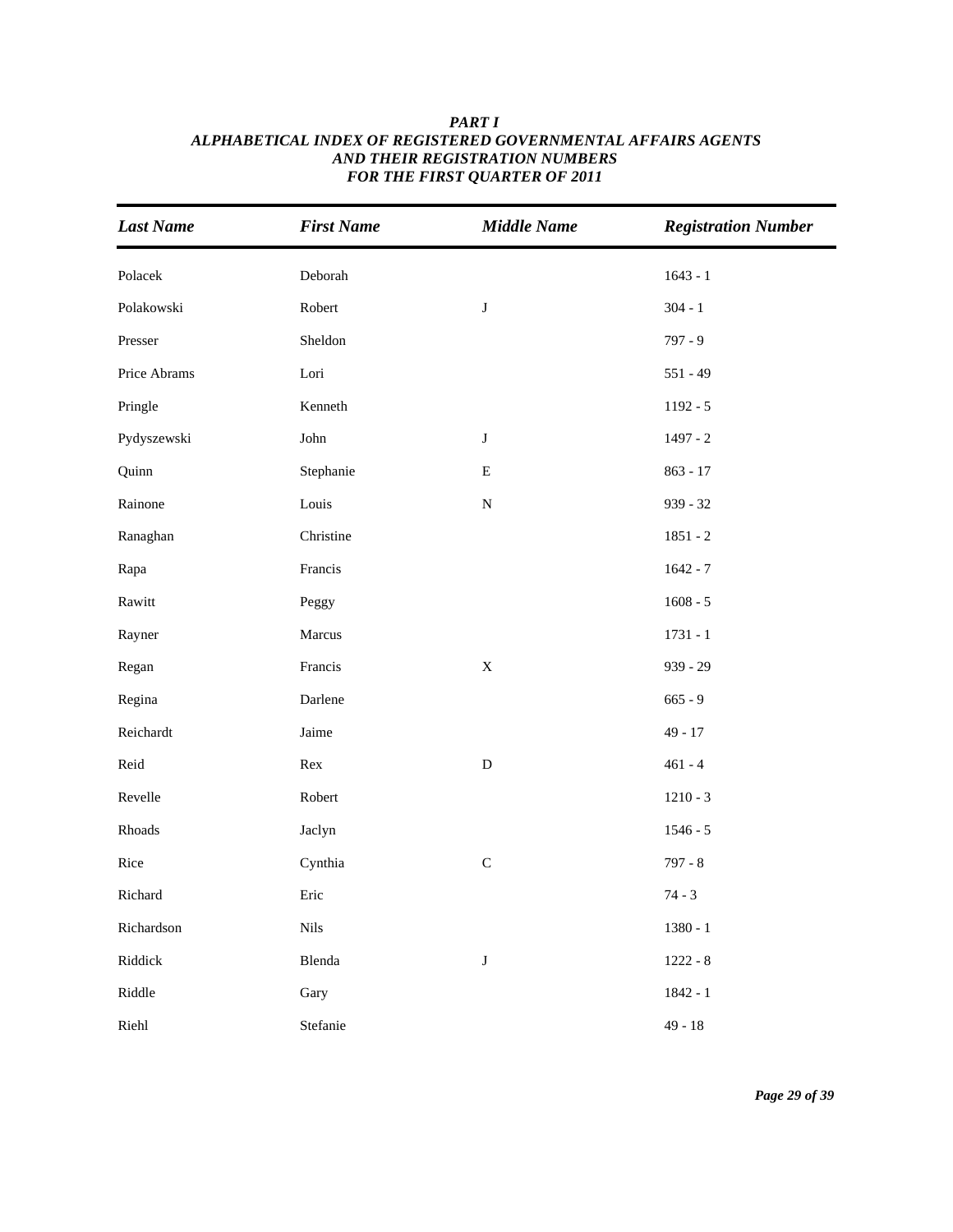| <b>Last Name</b> | <b>First Name</b>     | <b>Middle Name</b> | <b>Registration Number</b> |
|------------------|-----------------------|--------------------|----------------------------|
| Risalvato        | Salvatore             |                    | $1794 - 1$                 |
| Robbins          | Vincent               |                    | $1652 - 5$                 |
| Roberts          | Mary Kathryn          |                    | $173 - 12$                 |
| Roberts          | $\mathop{\text{Jim}}$ |                    | $1943 - 1$                 |
| Robinson         | Frank                 |                    | $49 - 8$                   |
| Robinson-Duff    | Jay                   |                    | $1874 - 5$                 |
| Rodriguez        | David                 |                    | $1660 - 3$                 |
| Rodriguez        | Shamil                | $\mathbf V$        | $365 - 24$                 |
| Rodriguez        | Idida                 |                    | $1054 - 20$                |
| Roe              | Robert                | $\mathbf{A}$       | $938 - 1$                  |
| Roemer           | Michele               |                    | $405 - 8$                  |
| Rogers           | ${\rm John}$          |                    | $863 - 22$                 |
| Romano           | Gregory               |                    | $1642 - 8$                 |
| Roper            | Akil                  |                    | $756 - 39$                 |
| Rosario          | Stephen               | $\mathbf M$        | $906 - 1$                  |
| Rosenberg        | Richard               | $\mathbf L$        | $1614 - 1$                 |
| Ross             | Stefan                |                    | $1874 - 1$                 |
| Ross             | Scott                 |                    | $50 - 5$                   |
| Rossi            | Louis                 | $\mathbf S$        | $118 - 3$                  |
| Ruga             | Elliott               |                    | $1719 - 3$                 |
| Rummel           | Jeffrey               | ${\bf E}$          | $1452 - 1$                 |
| Russell          | Joy                   |                    | $1855 - 1$                 |
| Russo            | Anthony               |                    | $127 - 4$                  |
| Russo            | Anthony               |                    | $1797 - 2$                 |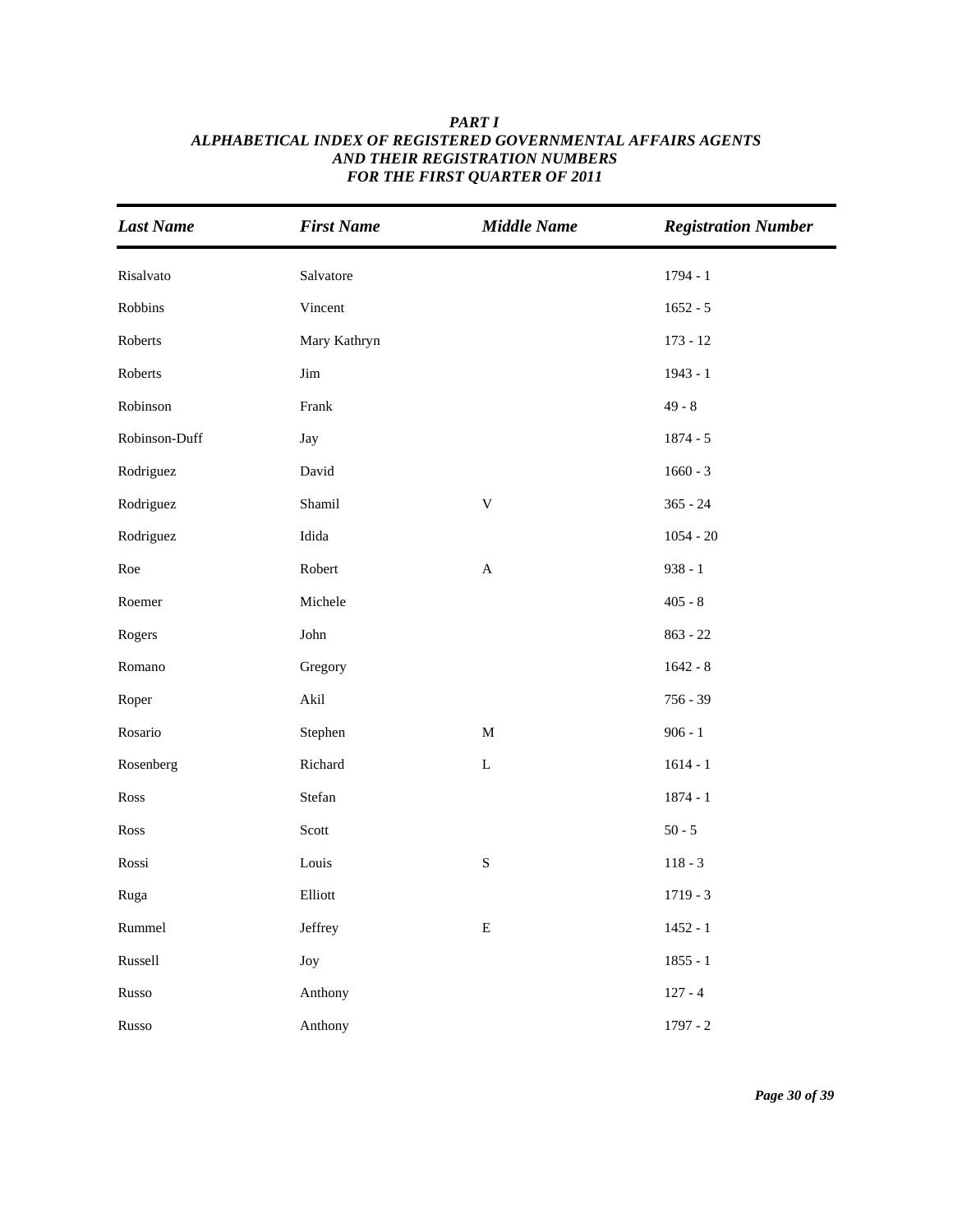| <b>Last Name</b>      | <b>First Name</b> | <b>Middle Name</b> | <b>Registration Number</b> |
|-----------------------|-------------------|--------------------|----------------------------|
| Russo                 | John              | $\mathbf F$        | $365 - 4$                  |
| Ryan                  | Joanne            |                    | $863 - 18$                 |
| Ryan                  | Elizabeth         |                    | $10 - 13$                  |
| Saggiomo              | Ralph             | $\boldsymbol{A}$   | $1802 - 1$                 |
| Sailer                | Rosemarie         |                    | $1660 - 1$                 |
| Salmon                | Edward            | $\, {\rm H}$       | $1534 - 1$                 |
| Salowe-Kaye           | Phyllis           |                    | $915 - 1$                  |
| Sanborn               | Douglas           | ${\bf G}$          | $975 - 1$                  |
| Sanchez               | Phillip           |                    | $1852 - 6$                 |
| Sanders               | Maura             |                    | $756 - 19$                 |
| Sanders               | Wardell           |                    | $1455 - 2$                 |
| Sarao                 | Roger             | ${\bf D}$          | $10 - 21$                  |
| Saravia               | Alma              | ${\bf L}$          | $977 - 1$                  |
| Sarubbi               | Vincent           | $\, {\bf P}$       | $1621 - 1$                 |
| Sasso                 | James             |                    | $1507 - 2$                 |
| Satz                  | David             |                    | $1727 - 1$                 |
| Savage                | Judith            | $\rm F$            | $1226 - 1$                 |
| Scalera               | Ciro              | $\mathbf{A}$       | $1664 - 5$                 |
| Scavone               | Susan             | $\mathbf M$        | 1839 - 2                   |
| Scavone               | Susan             | $\mathbf M$        | $1704 - 3$                 |
| Scerbo                | Ryan              | $\bf J$            | 939 - 31                   |
| <b>Schalek Downes</b> | Kimberly          |                    | $1534 - 2$                 |
| Schatzmann            | Kathleen          |                    | $1912 - 1$                 |
| Schlee                | Jessica Ann       |                    | $692 - 8$                  |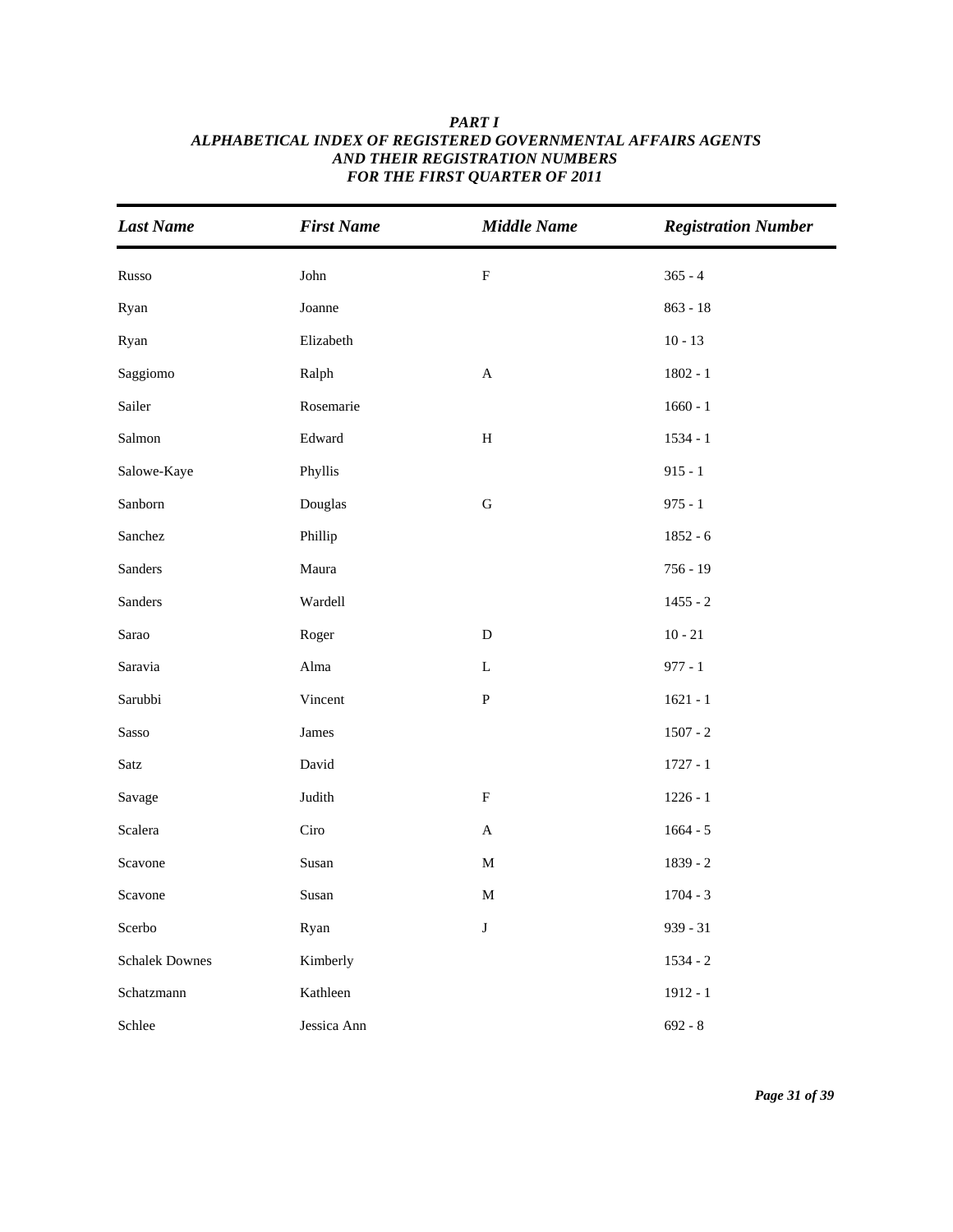| <b>Last Name</b> | <b>First Name</b>                   | <b>Middle Name</b> | <b>Registration Number</b> |
|------------------|-------------------------------------|--------------------|----------------------------|
| Schnitzlein      | James                               |                    | $1807 - 1$                 |
| Schulte          | William                             |                    | $1551 - 4$                 |
| Schulz           | James                               | $\bf J$            | $1159 - 2$                 |
| Schwarz          | Roger                               | $\mathbf M$        | $463 - 14$                 |
| Schweder         | J Michael                           |                    | $549 - 9$                  |
| Schwimmer        | Linda                               |                    | $863 - 23$                 |
| Sciarra          | David                               | ${\bf G}$          | $1213 - 5$                 |
| Scotti           | Roseanne                            |                    | $1327 - 1$                 |
| Scullin          | Thomas $\mathcal{F} \, \mathcal{X}$ |                    | $1603 - 1$                 |
| Seif             | James                               |                    | $1911 - 1$                 |
| Semerao          | Mark                                |                    | $1905 - 1$                 |
| Senior           | Steven                              | $\mathbf T$        | $173 - 25$                 |
| Sette            | John                                |                    | $1894 - 1$                 |
| Severoni         | Anthony                             |                    | 1939 - 1                   |
| Sewell           | <b>Bradford</b>                     |                    | $1091 - 7$                 |
| Shah             | Leena                               |                    | $1477 - 2$                 |
| Shah             | Anubh                               |                    | $1874 - 2$                 |
| Shapiro          | Matthew                             | $\, {\bf B}$       | $1261 - 1$                 |
| Shapiro          | <b>Bruce</b>                        |                    | $644 - 9$                  |
| Shea             | Maureen                             |                    | $1523 - 3$                 |
| Shea             | Elizabeth                           |                    | $1541 - 5$                 |
| Shelton          | Denbigh                             |                    | $1541 - 3$                 |
| Sheridan         | John                                | ${\bf P}$          | $1454 - 1$                 |
| Sherman          | Adam                                |                    | $1591 - 8$                 |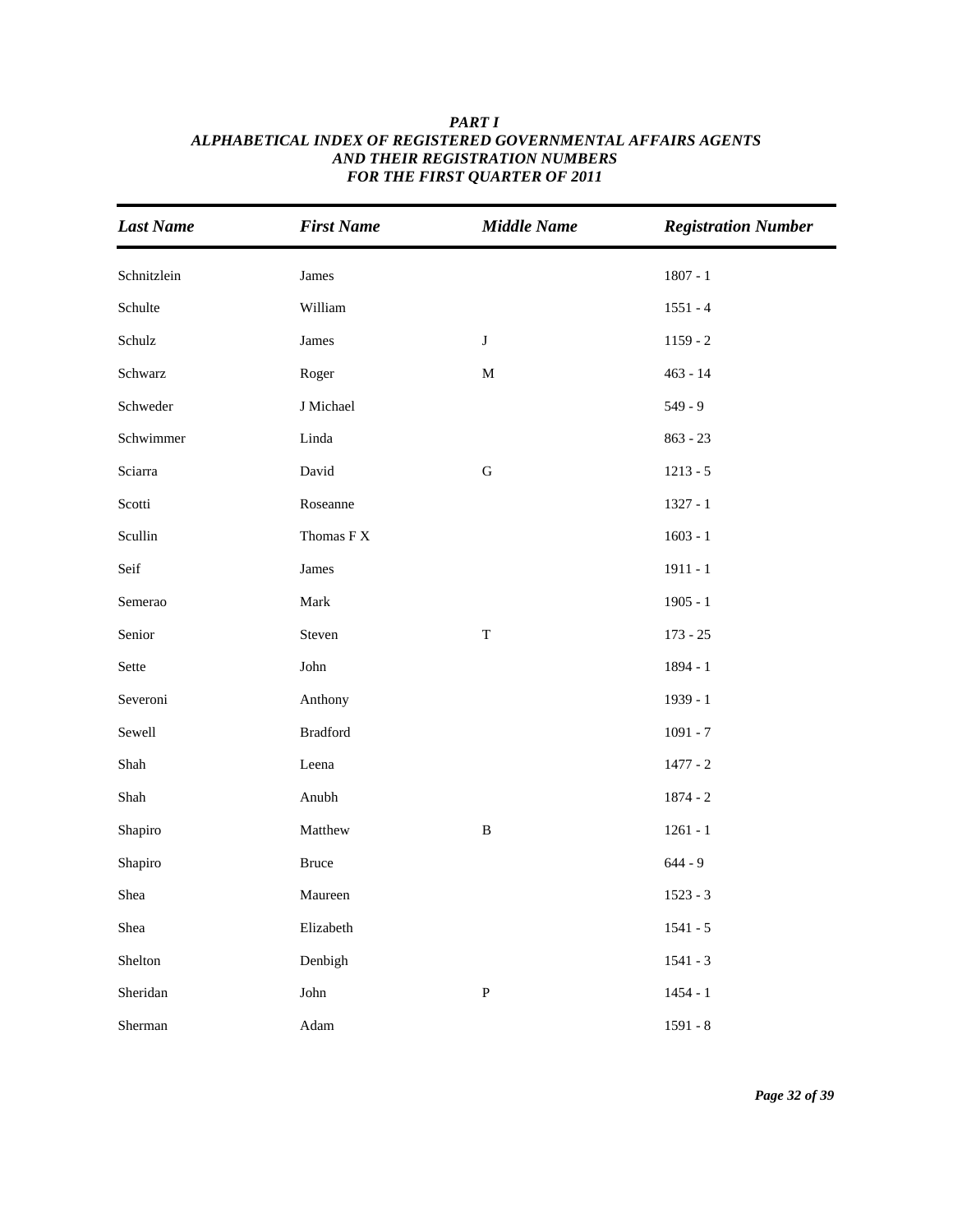| <b>Last Name</b> | <b>First Name</b>                | <b>Middle Name</b>        | <b>Registration Number</b> |
|------------------|----------------------------------|---------------------------|----------------------------|
| Short            | Carol Ann                        |                           | $53 - 9$                   |
| Short            | Justin                           |                           | $1935 - 1$                 |
| Shuffler         | Eric                             |                           | $1584 - 1$                 |
| Shuffler         | Eric                             |                           | $1735 - 2$                 |
| Sico             | Donald                           |                           | $1292 - 1$                 |
| Sidor            | $\operatorname{D}\nolimits$ Todd |                           | $613 - 8$                  |
| Silberg          | Robert                           | $\mathbf{A}$              | $1153 - 1$                 |
| Simon            | Christine                        | $\mathsf C$               | $1937 - 1$                 |
| Simoncini        | Ronald                           |                           | 1849 - 1                   |
| Simonetta        | Joseph                           | $\mathbf{A}$              | $433 - 14$                 |
| Simpson          | Frank                            | $\mathbf X$               | $1014 - 15$                |
| Sinclair         | Andrew                           | $\mathbf V$               | $365 - 17$                 |
| Singer           | Candice                          |                           | $1404 - 1$                 |
| Siragusa         | Lynette                          |                           | $756 - 40$                 |
| Sklar            | Mitchell                         | $\mathsf C$               | $494 - 2$                  |
| Sklenar          | Scott                            | ${\bf E}$                 | $1401 - 4$                 |
| Slevin           | Kate                             |                           | $1395 - 2$                 |
| Slingerland      | Molly                            |                           | $1320 - 4$                 |
| Smith            | David                            | $\mathbf A$               | $365 - 8$                  |
| Smith            | Jamie                            |                           | $1854 - 2$                 |
| ${\rm Smith}$    | William                          | $\ensuremath{\mathbf{Z}}$ | $1682 - 3$                 |
| Smith            | ${\rm Mark}$                     | $\mathcal{O}$             | $1932 - 1$                 |
| Snedden          | Crystal                          |                           | $1591 - 9$                 |
| Sobel            | Laurie                           |                           | $1838 - 1$                 |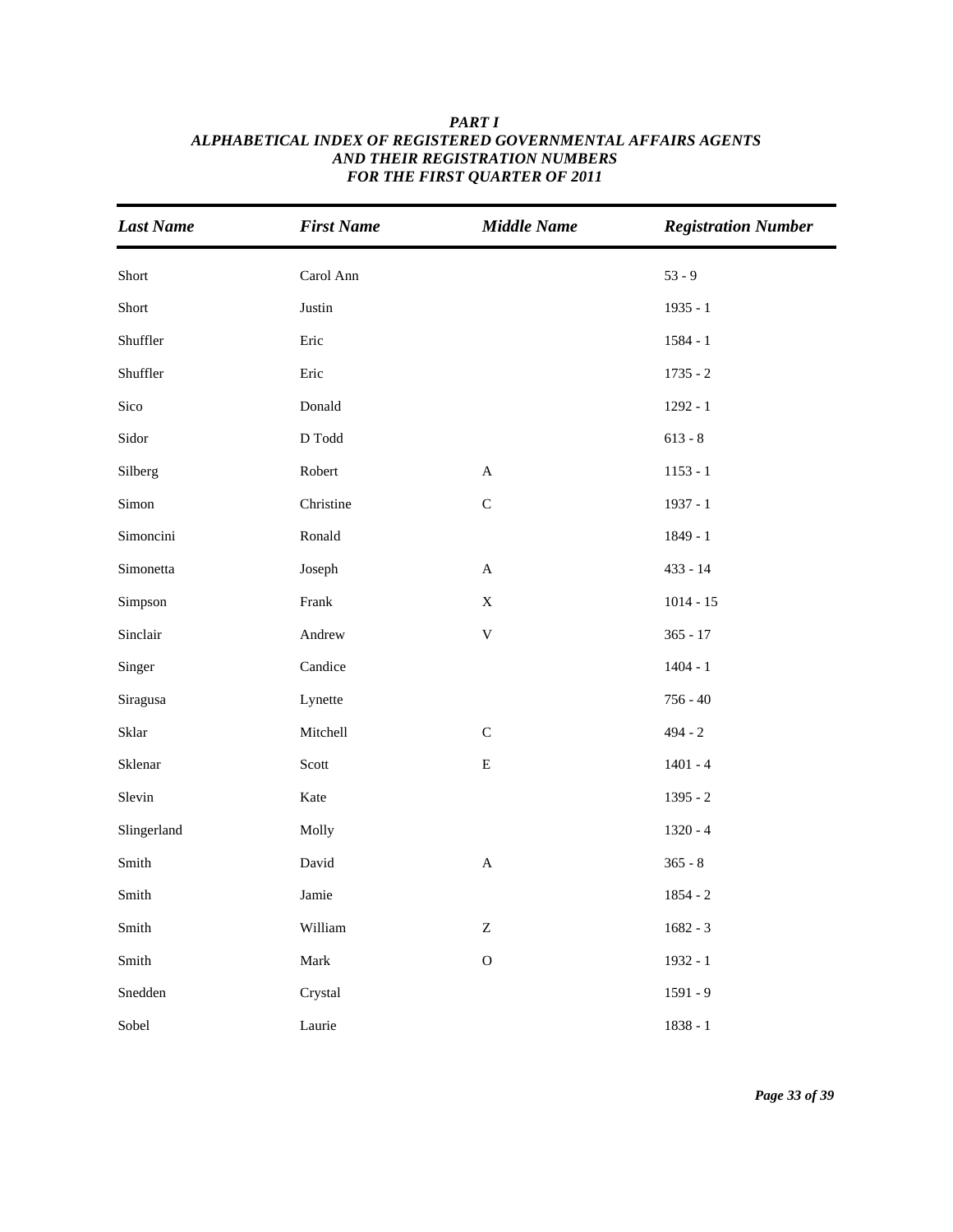| <b>Last Name</b>         | <b>First Name</b> | <b>Middle Name</b>        | <b>Registration Number</b> |
|--------------------------|-------------------|---------------------------|----------------------------|
| Sobolewski               | Terence           |                           | $1918 - 1$                 |
| Solowan                  | Richard           |                           | $1428 - 2$                 |
| Somers                   | Julia             |                           | $1719 - 1$                 |
| Sonnenberg               | Stacy             |                           | $1893 - 2$                 |
| Spais                    | George            |                           | $53 - 14$                  |
| Sperduto                 | Mark              |                           | $1180 - 2$                 |
| Sperrazza                | Daniel            |                           | $1567 - 5$                 |
| Spielberg                | Joshua            |                           | $756 - 37$                 |
| Spinella                 | Deborah           |                           | $833 - 10$                 |
| Spinelli                 | Eugene            | ${\bf P}$                 | $1802 - 2$                 |
| $\operatorname{St}$ John | Catherine         |                           | $149 - 3$                  |
| St Onge                  | Paul              | $\bf J$                   | $1287 - 2$                 |
| Stanton                  | Matthew           |                           | $721 - 23$                 |
| Stanziola                | ${\rm John}$      |                           | $833 - 8$                  |
| Stearns                  | Christine         | $\boldsymbol{\mathsf{A}}$ | $49 - 11$                  |
| Stein                    | Ellen             |                           | $721 - 27$                 |
| Steinberg                | Alan              |                           | 1234 - 12                  |
| Steinhauer               | Wendell           |                           | $18 - 22$                  |
| Steiniger                | ${\rm John}$      |                           | $1628 - 4$                 |
| Sterns                   | Joel              | $\, {\rm H}$              | $26 - 2$                   |
| Stewart                  | Patrick           | $\boldsymbol{\mathsf{A}}$ | $433 - 21$                 |
| Stewart                  | Peter             | ${\bf G}$                 | $677 - 1$                  |
| Stine                    | Frederick         | $\boldsymbol{\mathsf{A}}$ | $1762 - 2$                 |
| <b>Stokes</b>            | Monica Slater     |                           | $1170 - 3$                 |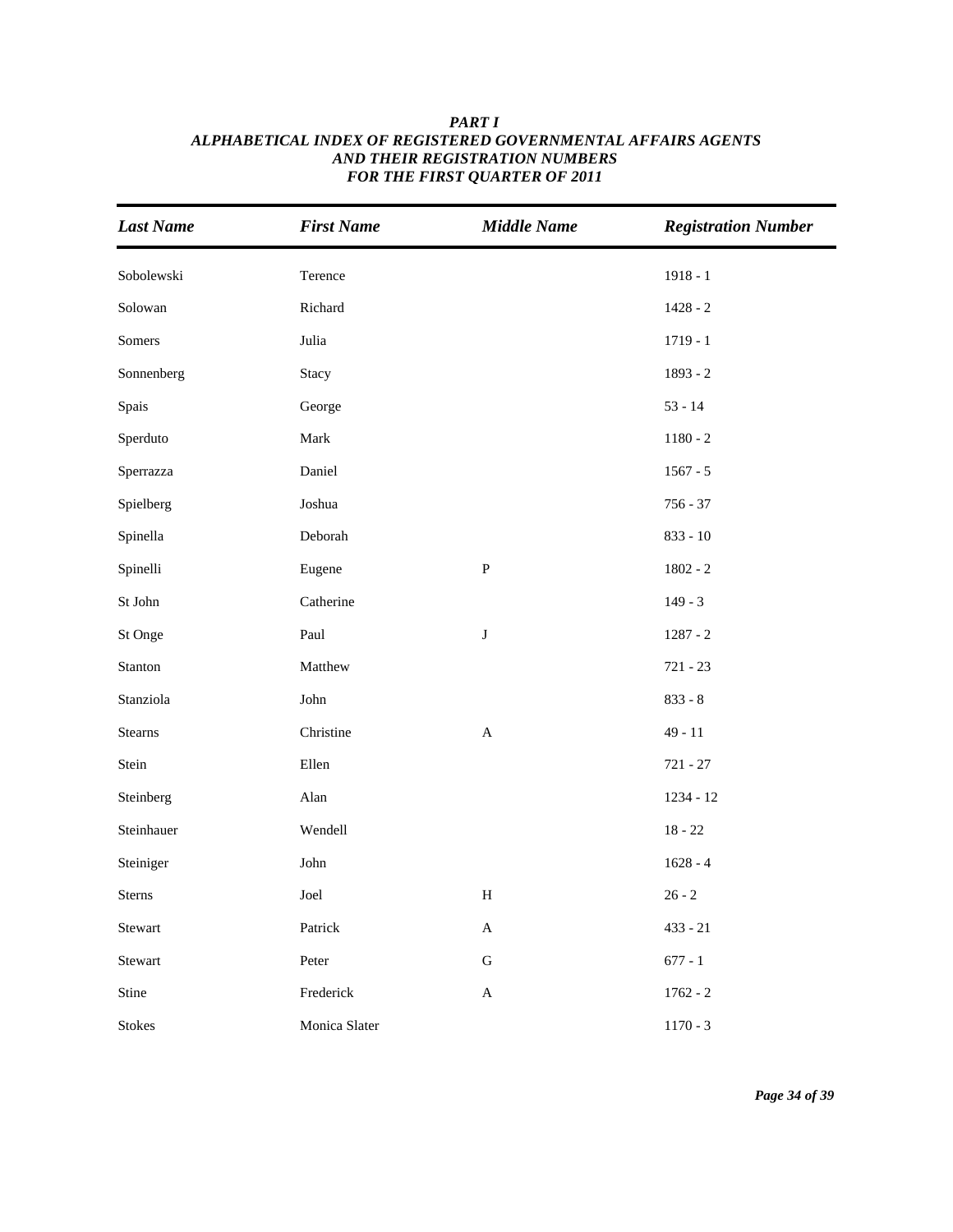# *Last Name First Name Middle Name Registration Number* Stokes Richard M 1241 - 2 Stowell Cheryl B 1756 - 1 Strickland Mark F 1525 - 3 Strickland 858 - 1 Strom Power Grace Grace 26 - 9 Sturm Christine 1814 - 1 Sullivan 1156 - 1 Svenson Eric 1524 - 16 Sweeney Robert G 1293 - 1 Sweeney **Lawrence** E 209 - 6 Sypek **Arthur** R 173 - 22

Taliaferro 1068 - 3

Tambini Steven J 1014 - 16

Tartaglia Robert 1813 - 1

Tassini Mary Mary Mary 1463 - 1

Tasy Marie B E 1351 - 1

Tattoni Julie Julie R 1224 - 3

Taylor **Lisa** 1901 - 3

Taylor **Heather** 1712 - 1

Teel Keith 1919 - 1

Ternet Christopher 1757 - 1

Thayer Tracey Tracey 1180 - 3

Thiers Gerard M 811 - 1

Thigpen Richard T 1524 - 8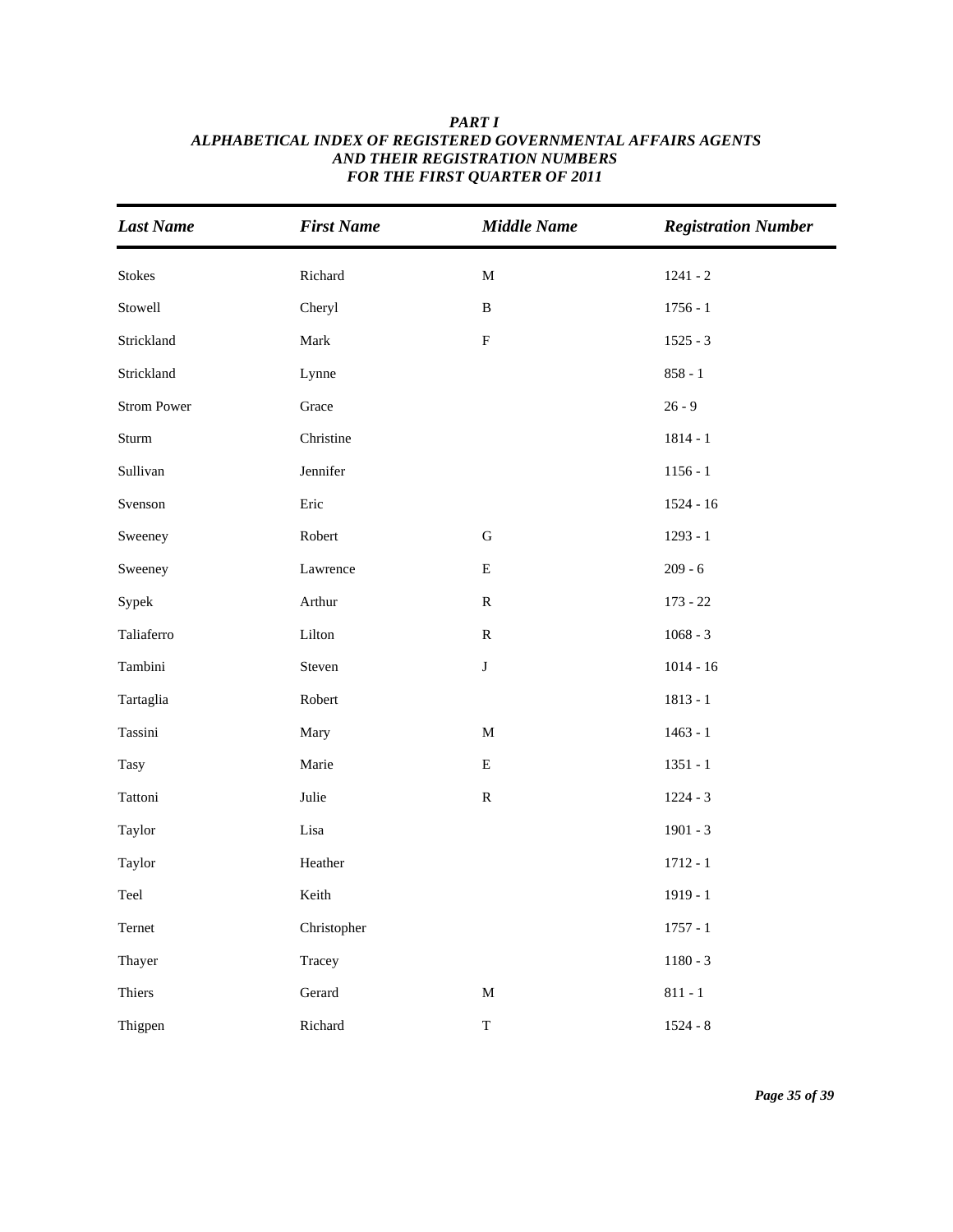| <b>Last Name</b>                | <b>First Name</b>     | <b>Middle Name</b> | <b>Registration Number</b> |
|---------------------------------|-----------------------|--------------------|----------------------------|
| Thomas Wells                    | Samuel                |                    | $1594 - 1$                 |
| Thompsen                        | Bill                  |                    | $1419 - 5$                 |
| Thompson                        | Peter                 |                    | $1517 - 5$                 |
| Thompson                        | Randy                 |                    | $1541 - 6$                 |
| Tideman                         | David                 | ${\bf R}$          | $1468 - 1$                 |
| Tiene                           | John                  | $\bf K$            | $1361 - 1$                 |
| Tittel                          | $\operatorname{Jeff}$ |                    | $1389 - 2$                 |
| Titus                           | Robert                |                    | $1177 - 6$                 |
| Tobjy                           | George                |                    | $1730 - 2$                 |
| $\operatorname{Todd}$           | Kim                   |                    | $1523 - 2$                 |
| Toft                            | Dennis                | $\mathbf M$        | $1666 - 6$                 |
| Tomson                          | Douglas Mark          |                    | $644 - 7$                  |
| Tookes                          | Ryan                  |                    | $447 - 5$                  |
| Torok                           | Enid                  |                    | $199 - 1$                  |
| $\operatorname{\mathsf{Torok}}$ | ${\rm John}$          |                    | $199 - 2$                  |
| Torpey                          | Patrick               |                    | $1054 - 4$                 |
| Torpey                          | Michael               | ${\bf P}$          | $1054 - 15$                |
| Torre                           | Carolyn               | $\mathbf T$        | $335 - 6$                  |
| Torricelli                      | Robert                | ${\bf G}$          | $1538 - 2$                 |
| Touhey                          | Timothy               |                    | $53 - 21$                  |
| Travostino                      | Michael               |                    | $665 - 8$                  |
| Tschirch                        | Delores               |                    | $1858 - 1$                 |
| Tumulty                         | Patricia              | $\mathbf A$        | $662 - 1$                  |
| Turner                          | Michael               |                    | $1895 - 1$                 |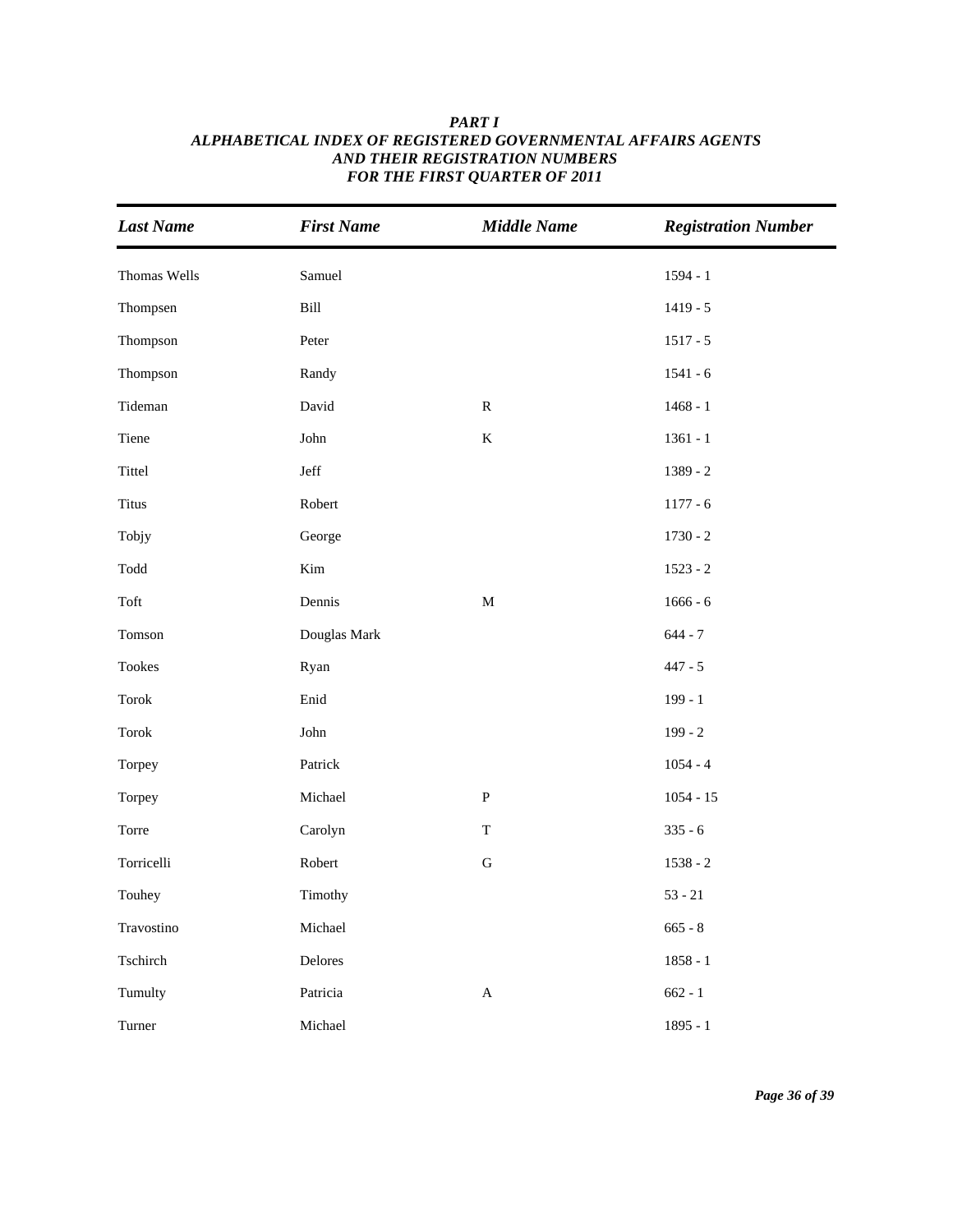| <b>Last Name</b>    | <b>First Name</b>     | <b>Middle Name</b>        | <b>Registration Number</b> |
|---------------------|-----------------------|---------------------------|----------------------------|
| Tweedus             | Elaine                |                           | $1629 - 5$                 |
| Tyler               | George                | $\bf J$                   | $1382 - 1$                 |
| Tyner               | Damon                 | ${\bf G}$                 | $1286 - 4$                 |
| Tyrrell             | Joseph                |                           | $1448 - 2$                 |
| Uderitz             | Eric                  |                           | $1906 - 1$                 |
| $\operatorname{Ur}$ | Gordon                | $\mathbf M$               | $45 - 13$                  |
| Urgola              | August                | $\boldsymbol{\mathsf{A}}$ | $1626 - 4$                 |
| van Rossum          | Maya                  |                           | $1762 - 1$                 |
| Van Wagner          | Richard               |                           | $26 - 5$                   |
| Van Wagner          | Michael               | $\bf J$                   | $692 - 5$                  |
| Vanderbilt          | Arthur                | $\mathbf T$               | $677 - 4$                  |
| Vinson              | Elizabeth             |                           | $1936 - 1$                 |
| Visconsi            | Charles               |                           | $1647 - 2$                 |
| Vogel               | Michael               |                           | $1802 - 3$                 |
| Vogel               | Charles               | D                         | $714 - 1$                  |
| Volz                | Brian                 |                           | $18 - 19$                  |
| Vrancik             | Michael               | $\mathbf{A}$              | $21 - 32$                  |
| Wallace             | James                 |                           | $1624 - 5$                 |
| Walsh               | Kevin                 |                           | $1877 - 1$                 |
| Walsh               | Diane                 |                           | 1386 - 7                   |
| Walsky              | Michelle              |                           | $1801 - 1$                 |
| Walters             | Leah                  |                           | $1644 - 1$                 |
| Waltman             | $\mathop{\text{Jim}}$ | ${\bf R}$                 | $1612 - 4$                 |
| Warsh               | Jeffrey               |                           | $721 - 14$                 |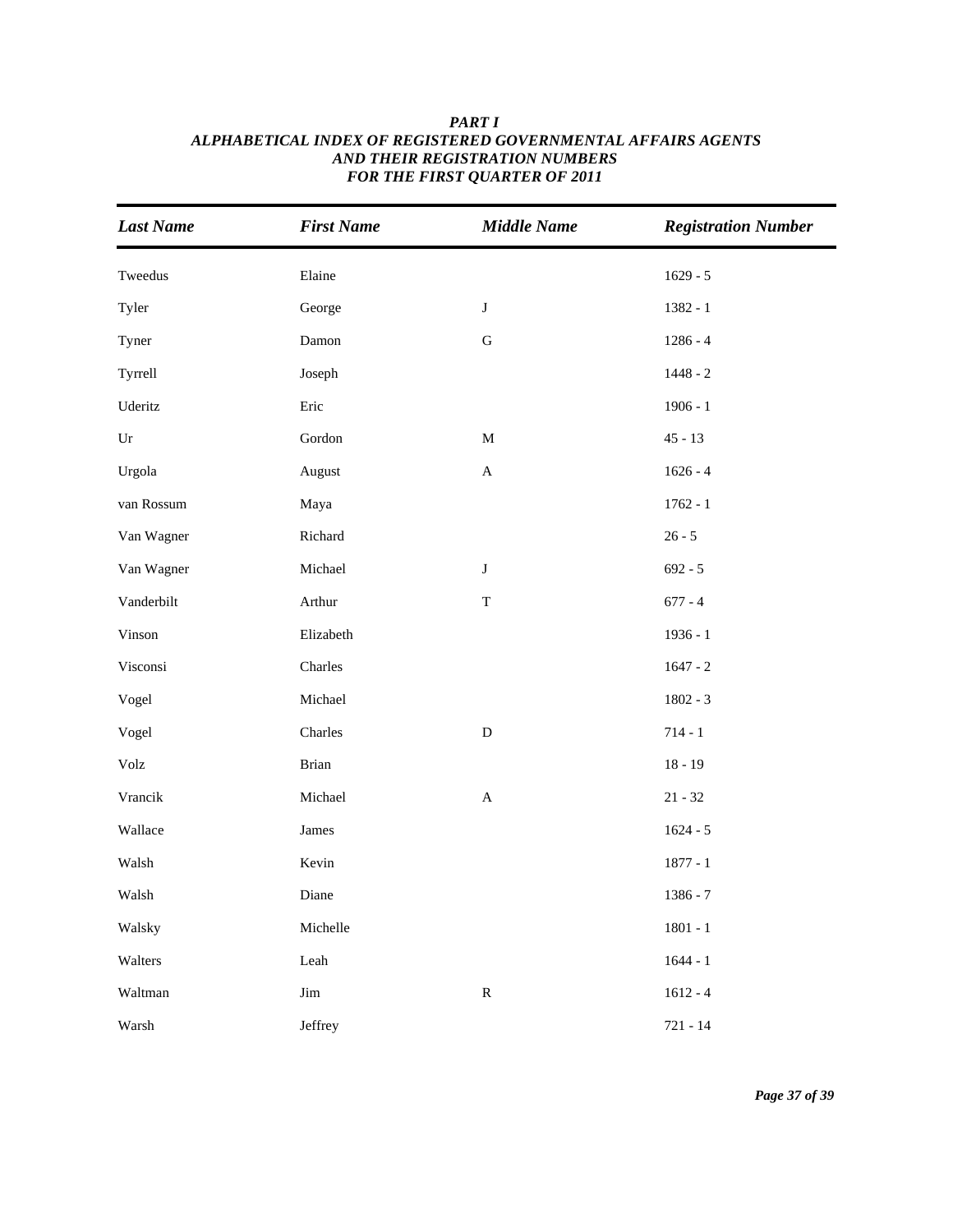| <b>Last Name</b> | <b>First Name</b>     | <b>Middle Name</b>        | <b>Registration Number</b> |
|------------------|-----------------------|---------------------------|----------------------------|
| Wasserman        | Scott                 |                           | $75 - 16$                  |
| Waters           | Edward                |                           | $1797 - 3$                 |
| Waters           | Edward                |                           | $127 - 5$                  |
| Waters Kurzweil  | Joyce                 |                           | $1569 - 2$                 |
| Watkins          | James                 | ${\bf P}$                 | $1863 - 1$                 |
| Watsey           | Kevin                 |                           | $1014 - 20$                |
| Watters          | Harper                |                           | $1802 - 4$                 |
| Wean             | Deborah               | $\boldsymbol{\mathsf{A}}$ | $692 - 7$                  |
| Weiner           | Sharon                | $\mathbf L$               | $633 - 1$                  |
| Weiner           | Stuart                | $\, {\rm H}$              | $1512 - 1$                 |
| Weinroth         | Richard               | $\bf K$                   | $26 - 3$                   |
| Weng             | Matthew               |                           | $30 - 10$                  |
| Wentz            | Debra                 | $\mathbf L$               | $986 - 1$                  |
| Weston II        | Allen                 |                           | $232 - 12$                 |
| White            | Timothy               |                           | $551 - 44$                 |
| Willens          | Kevin                 |                           | 1893 - 1                   |
| Willoughby       | Melanie               | $\mathbf L$               | $49 - 10$                  |
| Wilson           | Tom                   |                           | $1720 - 5$                 |
| Wimberg          | Charles               | $\mathbf{A}$              | $1491 - 1$                 |
| Wirta            | Wayne                 | ${\bf E}$                 | $818 - 1$                  |
| Wissel           | Randy                 |                           | $1746 - 2$                 |
| Woehrmann        | $\operatorname{Erik}$ |                           | $1913 - 1$                 |
| Woodard          | Stephen               | $\bf K$                   | $714 - 7$                  |
| Woods            | Dion                  |                           | $1916 - 1$                 |